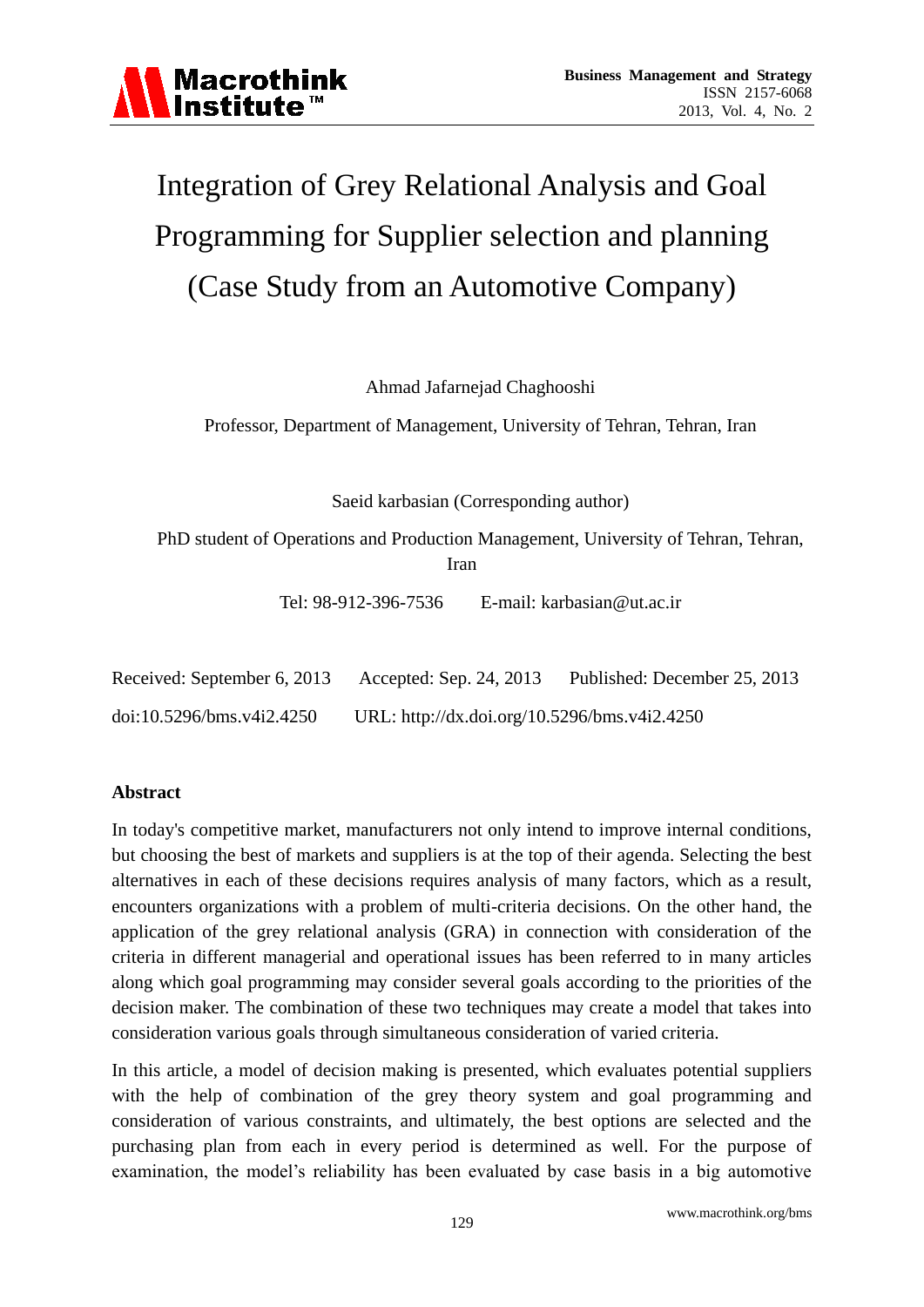

manufacturing plant, and senior managers have approved the results.

**Keywords:** Grey Relational Analysis (GRA), Goal Programming (GP), Supplier selection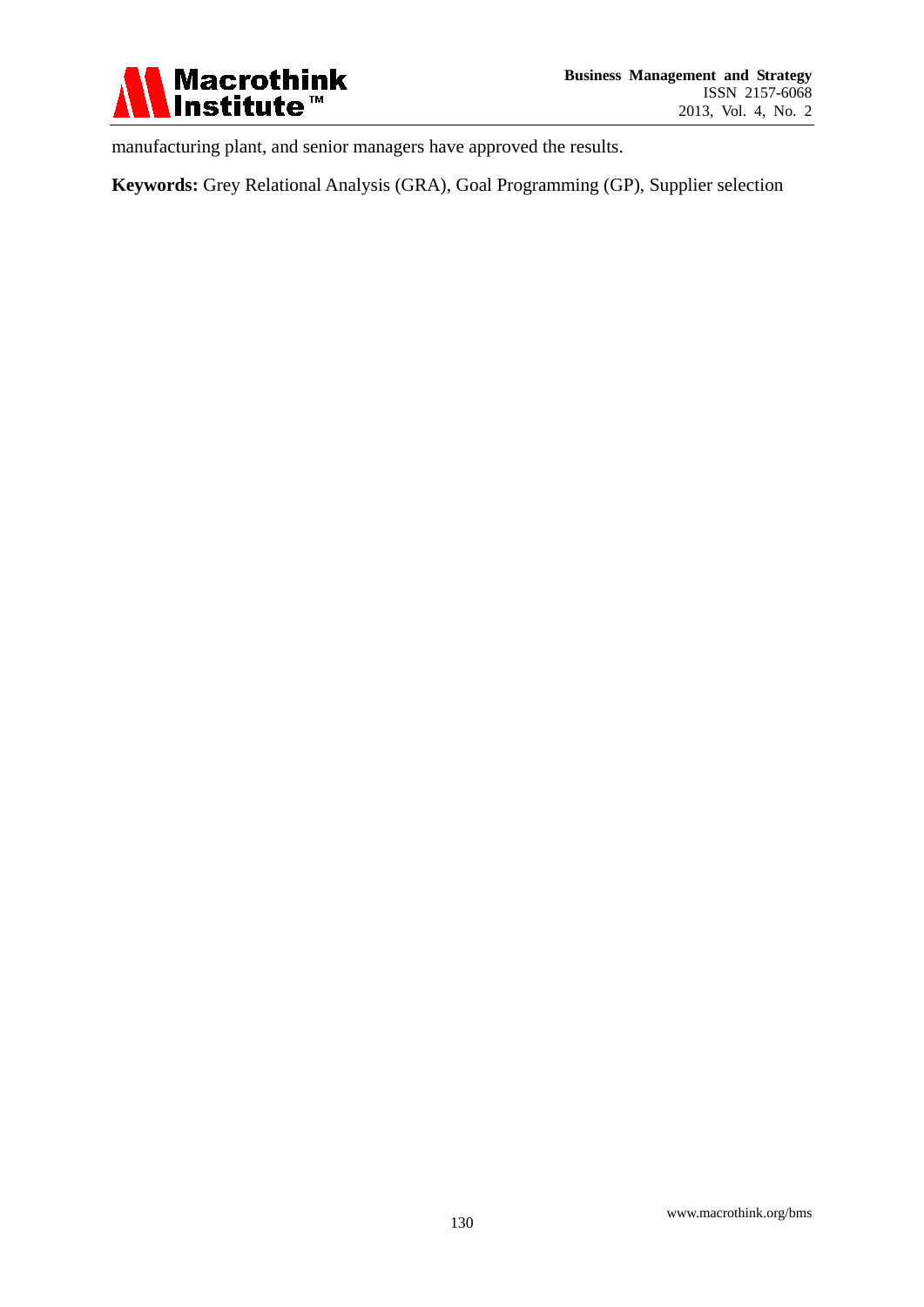

#### **1. Introduction**

In today's severe competitive business environment, a well-designed and implemented supply chain management (SCM) system is regarded as an important tool to increase competitive advantage (Choi et al, 2007) .Suppliers have a significant impact on final product quality and customer satisfaction. To successfully produce high-quality products with low-costs, long term and strategic relationships with suppliers is of critical importance as materials represent a substantial part of the value of products.

Accordingly, the selection of appropriate suppliers has long been a vibrant area in supply chain management, as many issues in the supply chain are influenced by the appropriate selection of suppliers (Kumar et al, 2006). Supplier selection is the process of selection of right suppliers who are able to provide right quality products and/or services at the right price, in the right quantities and at the right time (Sarkis et al, 2002), so that different objectives of the supply chain are achieved. The right source can provide the right quality of material on time at a reasonable price (Heizer et al, 2001). Thus, supplier selection is a very significant strategic decision (He et al, 2009). According to Huang (2000) supplier selection is important as it impacts not only on activities such as inventory management, production planning and control, cash flow requirements and product quality, but also product design and development. The success of an enterprise is highly dependent on selection of good supplier (Diaz-Madronero et al, 2010).

Traditionally, decision makers select suppliers based on their experience and intuition. The weakness of these approaches has been addressed in previous studies (Shyur et al, 2006). Supplier selection has been considered as a complex problem due to several reasons (Kumar et al, 2006). Within its nature, supplier selection is a Multi-Criteria Decision Making (MCDM) problem in which multiple criteria need to be carefully examined that can be both qualitative and quantitative. The MCDM provides an effective framework for supplier comparison, based on evaluation of multiple and often conflicting criteria. Moreover, supplier selection is an evaluation process that is unstructured and uses inaccurate or uncertain data. Full information about the suppliers on each criterion at the decision process is not known with certainty (Diaz-Madronero et al, 2010). Due to this vagueness and impreciseness of the information, selection of suppliers based on deterministic data is neither possible nor reasonable. Fuzzy set theory provides a framework for systematic handling the uncertainties of this type (Kumar et al, 2006).

Grey theory is one of the methods used to study uncertainty, being superior in the mathematical analysis of systems with uncertain information. In grey theory, according to the degree of information, if the system information is fully known, the system is called a white system; if the information is unknown, it is called a black system. A system with information known partially is called a grey system. The advantage of grey theory over fuzzy theory is that grey theory considers the condition of the fuzziness; that is, grey theory can deal flexibly with the fuzziness situation (Deng, 1989).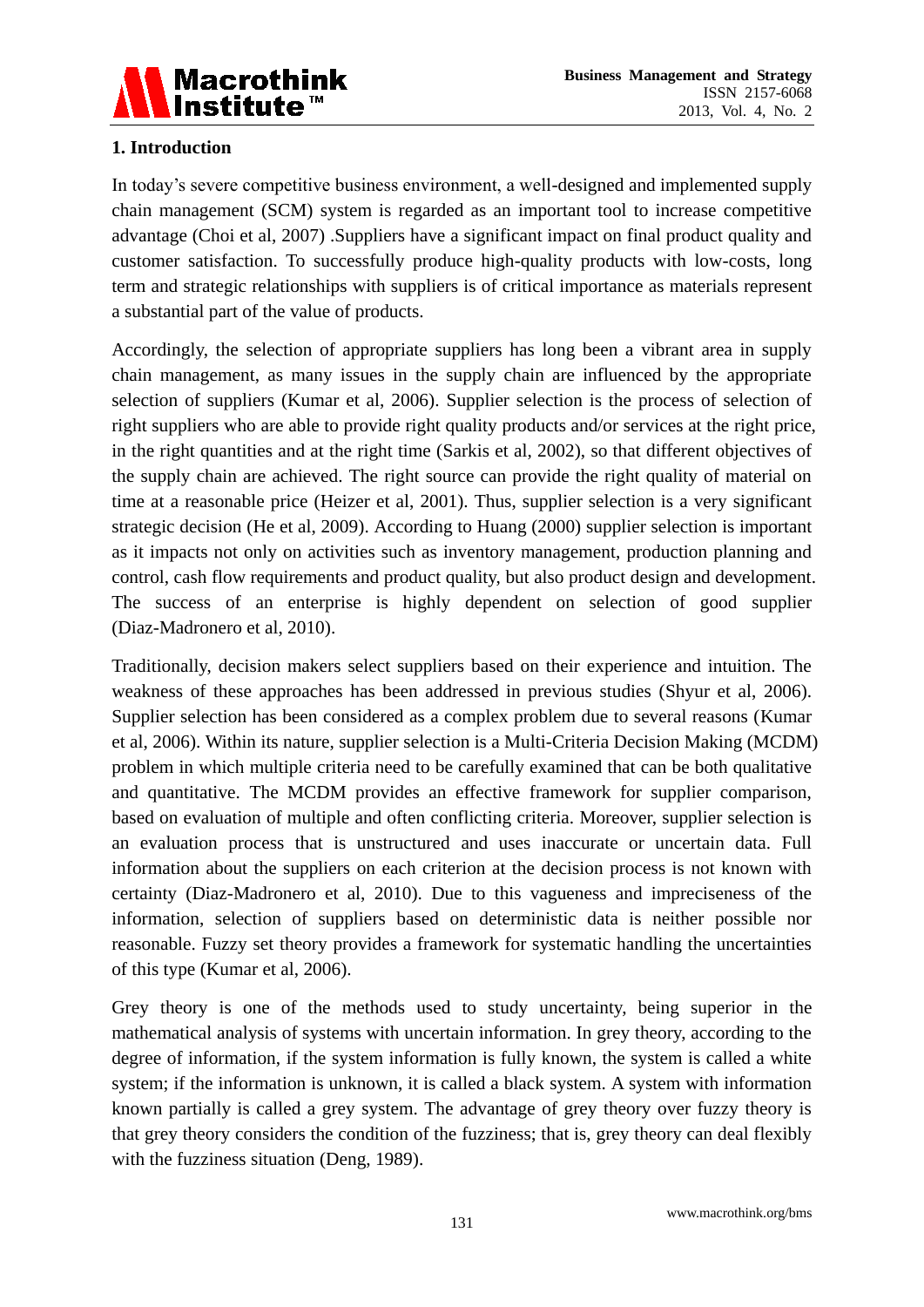

#### *1.1 Methods of Supplier Selection Problem*

According to research work of Wang (2009), the quantitative decision methods for solving the supplier selection problem can be classified into three categories: (1) multi-attribute decision-making, (2) mathematical programming models and (3) intelligent approaches. Furthermore, in literature survey by Ho (2010), the mathematical programming models are grouped into the following five categories: (1) linear programming, (2) integer linear programming, (3) integer non-linear programming, (4) goal programming and (5) multi-objective programming. Table 1 summarizes the optimization models for supplier (Feng, Fan, & Li, 2011).

| Model             | Objective function        | Constraint                                           |  |  |
|-------------------|---------------------------|------------------------------------------------------|--|--|
| Linear            | Max(overall               | Productivity score based on the best measures,       |  |  |
| programming       | performance)              | efficiency score of each vendor                      |  |  |
|                   | Max(overall               | Attribute weights                                    |  |  |
|                   | performance)              |                                                      |  |  |
|                   | Max (total value of       | Demand, quality, budgeting and suppliers'            |  |  |
|                   | purchasing)               | capacity                                             |  |  |
| linear<br>Integer | (number<br>of<br>Min      | Efficiency of suppliers, amount order from           |  |  |
| programming       | suppliers)                | vendor, buyer's demand requirement, capacity of      |  |  |
|                   |                           | vendor, and minimum order quantity requirement       |  |  |
|                   |                           | of vendor                                            |  |  |
|                   | Max (revenue)             | Purchasing demand in meaningful purchasing           |  |  |
|                   |                           | unit, supplier's potential system constraints and    |  |  |
|                   |                           | purchaser's policy constraints, number of            |  |  |
|                   |                           | suppliers, minimization of the supplier number       |  |  |
|                   |                           | and changing cost                                    |  |  |
|                   | Min (purchasing cost)     | Order quantity, quality rate, late delivery rate and |  |  |
|                   |                           | number of suppliers                                  |  |  |
| Integer           | Min<br>(total<br>annual   | Vendor's capacity, buyer's demand and                |  |  |
| non-linear        | purchasing cost)          | purchased volume                                     |  |  |
| programming       |                           |                                                      |  |  |
| Goal              | Min (annual product       | Quality of castings purchased, delivery reliability  |  |  |
| programming       | cost)                     | of castings purchased, capacities of each supplier   |  |  |
|                   |                           | and demand                                           |  |  |
| Multi-objective   | Min<br>(cost,<br>scrap    | Purchasing budget, buyer's demand, inventory         |  |  |
| programming       | tardy-delivery<br>ratios, | capacity and supplier's capacity                     |  |  |
|                   | fraction)                 |                                                      |  |  |
|                   | Min(price,<br>lead-time,  | Vendor's maximum capacity, product demand,           |  |  |
|                   | quality)                  | maximum number of vendors and price discounts        |  |  |

Table 1. Research on mathematical programming models for supplier selection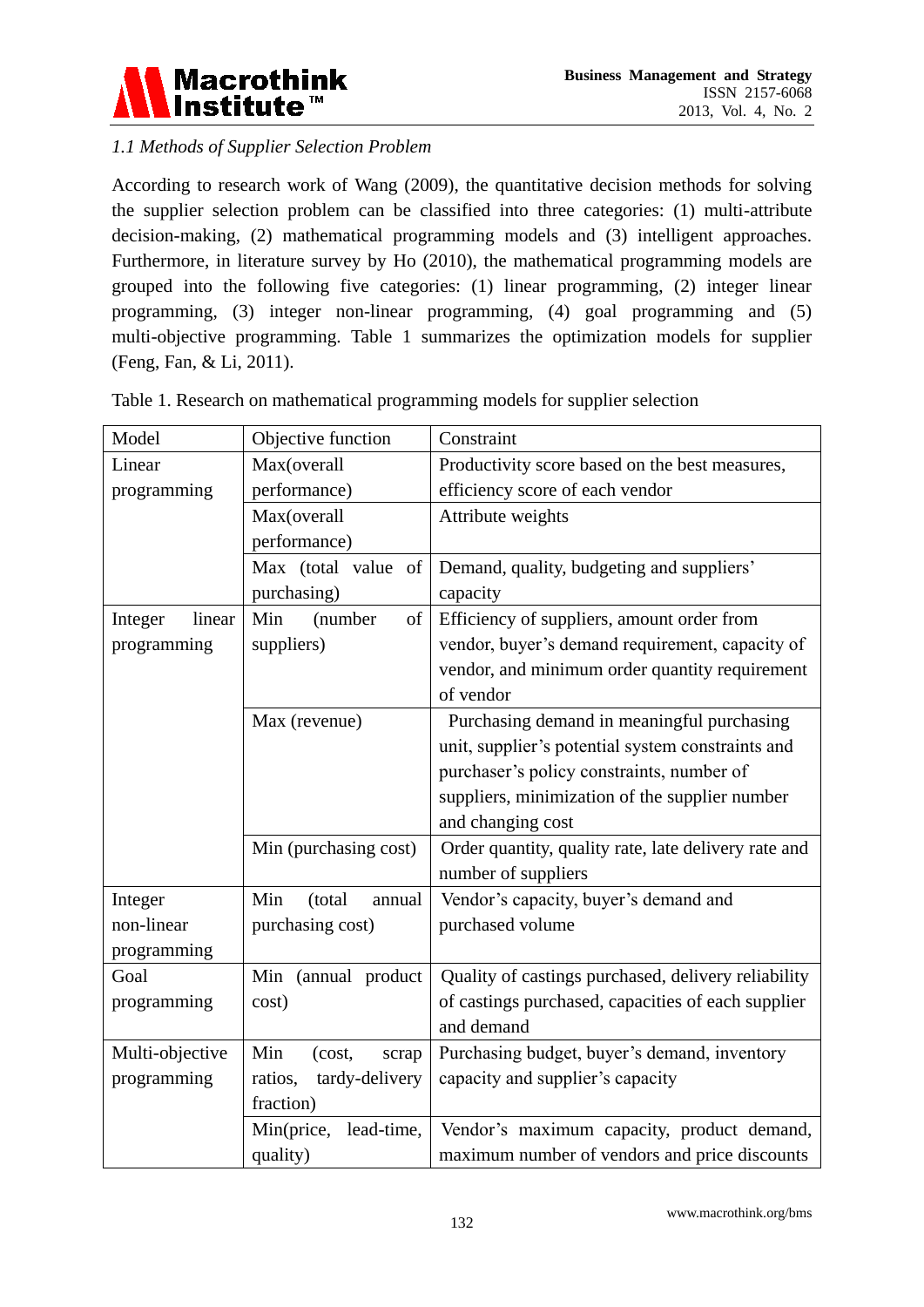# Macrothink<br>Institute™

Chai (2012) summarize 26 DM techniques that had been used for supplier evaluation and selection. He classifies these techniques into three categories, namely: Multi-criteria decision making (MCDM) techniques, Mathematical programming (MP) techniques, and Artificial intelligence (AI) techniques. In Table 2, provide the names of the techniques and their abbreviations.

Table 2. The used DM techniques: Multi attribute decision making (MCDM) techniques

| Multi attribute decision making (MCDM) techniques                               |
|---------------------------------------------------------------------------------|
| 1. Analytic hierarchy process (AHP)                                             |
| 2. Analytic network process (ANP)                                               |
| 3. Elimination and choice expressing reality (ELECTRE)                          |
| 4. Preference ranking organization method for enrichment evaluation (PROMETHEE) |
| 5. Technique for order performance by similarity to ideal solution (TOPSIS)     |
| 6. Multi-criteria optimization and compromise solution (VIKOR)                  |
| 7. Decision making trial and evaluation laboratory (DEMATEL)                    |
| 8. Simple multi-attribute rating technique (SMART)                              |
| Mathematical programming (MP) techniques                                        |
| 1. Data envelopment analysis (DEA)                                              |
| 2. Linear Programming (LP)                                                      |
| 3. Nonlinear programming (NLP)                                                  |
| 4. Multi-objective programming (MOP)                                            |
| 5. Goal programming (GP)                                                        |
| 6. Stochastic programming (SP)                                                  |
| Artificial intelligence (AI) techniques                                         |
| 1. Genetic algorithm (GA)                                                       |
| 2. Grey system theory (GST)                                                     |
| 3. Neural networks (NN)                                                         |
| 4. Rough set theory (RST)                                                       |
| 5. Bayesian networks (BN)                                                       |
| 6. Decision tree (DT)                                                           |
| 7. Case-based reasoning (CBR)                                                   |
| 8. Particle swarm optimization (PSO)                                            |
| 9. Support vector machine (SVM)                                                 |
| 10. Association rule (AR)                                                       |
| 11. Ant colony algorithm (ACA)                                                  |
| 12. Dempster Shafer theory of evidence (DST)                                    |

In addition integrated techniques to consider many different aspects of supplier selection are proposed. Some of them are mentioned in Table 3 (Ho et al, 2010).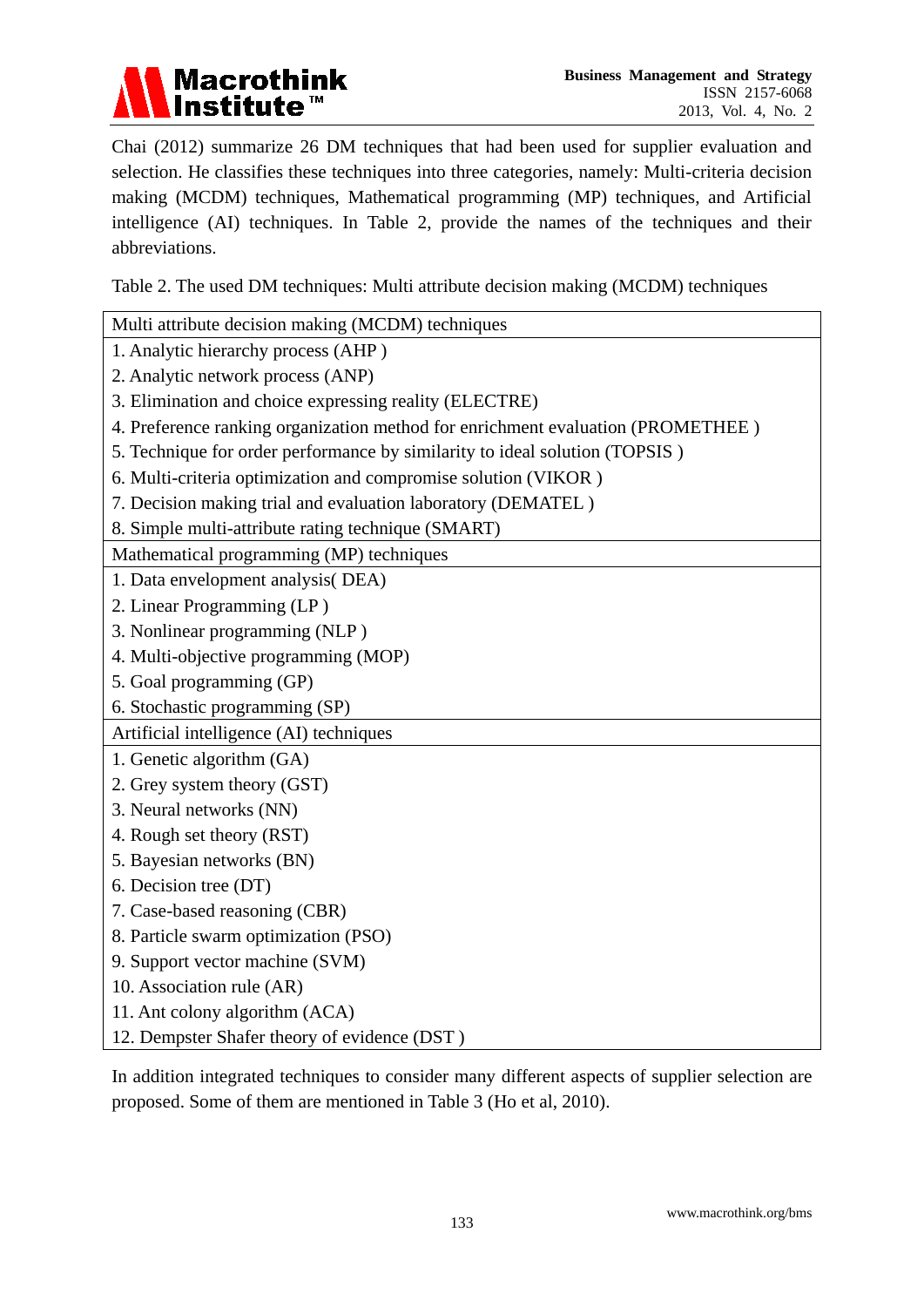

|            | Integrated AHP and   | Integrated AHP and GP      | Integrated<br>AHP<br>and        |
|------------|----------------------|----------------------------|---------------------------------|
|            | Bi-negotiation       |                            | multi-objective                 |
|            |                      |                            | programming                     |
| Integrated | Integrated AHP and   | Integrated AHP and grey    |                                 |
| <b>AHP</b> | <b>DEA</b>           | relational analysis        |                                 |
| approaches | AHP,<br>Integrated   | Integrated AHP and mixed   |                                 |
|            | DEA, and artificial  | integer<br>non-linear      |                                 |
|            | neural network       | programming                |                                 |
|            | Integrated fuzzy and | Integrated fuzzy, AHP, and | Integrated fuzzy and GA         |
| Integrated | <b>AHP</b>           | cluster analysis           |                                 |
| fuzzy      | Integrated fuzzy and | Integrated<br>fuzzy<br>and | Integrated<br>fuzzy<br>and      |
| approaches | multi-objective      | function<br>quality        | <b>SMART</b>                    |
|            | programming          | deployment                 |                                 |
|            | Integrated ANN and   | Integrated ANN and GA      | ANP<br>Integrated<br>and        |
|            | <b>CBR</b>           |                            | multi-objective                 |
|            |                      |                            | programming                     |
|            | Integrated ANP and   | Integrated<br>DEA<br>and   | Integrated<br><b>DEA</b><br>and |
| Other      | <b>GP</b>            | multi-objective            | <b>SMART</b>                    |
| approaches |                      | programming                |                                 |
|            | Integrated GA and    |                            |                                 |
|            | multi-objective      |                            |                                 |
|            | programming          |                            |                                 |

#### Table 3. Integrated techniques to consider many different aspects

People often employ natural language to express thinking and subjective perception; and in these natural languages the meaning of words is often vague. The meaning of a word might be well defined, when using the word as a label for a set, the boundaries with which objects do or do not belong to the set become uncertainty. Hence, the proposed method is using GRA to appropriately express the determination of human judgment in the proposed criteria (Tseng, 2009).

Golmohammadi (2012) provided two-phase model which integrates the fuzzy pair wise comparison with a grey relational analysis. In the first phase, the proposed model utilizes the fuzzy pair wise comparisons technique to tackle some of the limitations in the current grey methodology. In the second phase, a method is proposed to mitigate the bias judgment and inconsistency in pair wise comparisons application in order to improve the results of the first phase.

Pitchipoo (2012) developed an appropriate hybrid model by integrating the analytical hierarchy process and grey relational analysis for supplier evaluation and selection, which comprises three stages.

Wu (2009) used grey related analysis and Dempster–Shafer theory to deal with this fuzzy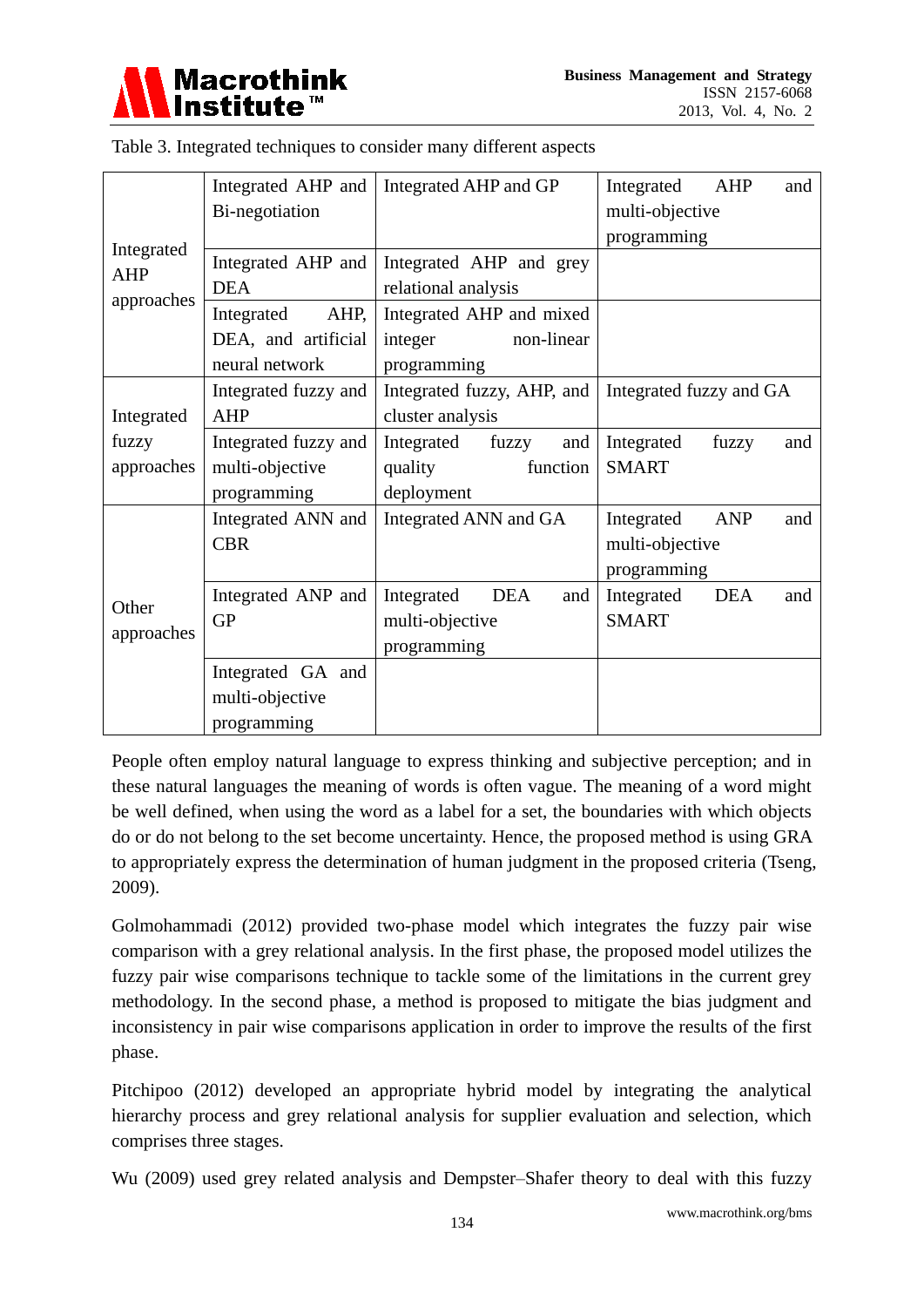

group decision making problem. First, in the individual aggregation, grey related analysis is employed as a means to reflect uncertainty in multi-attribute models through interval numbers. Second, in the group aggregation, the Dempster–Shafer rule of combination is used to aggregate individual preferences into a collective preference, by which the candidate alternatives are ranked and the best alternative(s) are obtained.

The advantages of the GRA over traditional tools in decision making and supplier selection is related to its ability to capture, process, and integrate uncertainty in the decision making process. While several tools and methodologies such as probabilistic analysis, stochastic programming, and chance-constraint programming have been developed to address, they are not capable of handling complex problems involving both complete and incomplete information. Since GRA uses original data, the results are more relevant to practice. For these reasons, GRA has been recommended as one the best methods to be used in making decisions in the business environment (Golmohammadi et al,2012).

In this paper, we offer a new method so called integrated GP & GRA for selecting supplier under uncertainty and unsure conditions. The main steps of this method are explained as follows: at first, using grey numbers, we specify the attributes of all suppliers. Secondly, we rank all suppliers according to their degree of grey possibility. The uncertainty and inconsistency of the attributes should be considered in all steps.

Regarding that MODM (Multiple Objective Decision Making) aiming improvement focuses on several objectives simultaneously and MADM (Multiple Attribute Decision Making) takes into account multi-criteria, in offered model we benefit from the integration of these two approaches. The MADM and MODM is a proper and practical resolve for compensating the possible mistakes of decision making based on uncertain conditions. Besides in this approach we are able to present a real model which notices all the constraints of budget, quantity and failure ratios in different time periods. Finally, a real example of supplier selection in automotive factory is used to illustrate the proposed approach.

#### *1.2 Criteria of Supplier Selection Problem*

Dickson (1966) listed 23 criteria for supplier's selection, based on a survey of 273 purchasing manager. The analysis showed that quality, delivery and performance history could be considered, in their respective order, the three most important criteria. Haa & Krishnanb (2008) updated this set of attributes. This attribute list provides a first flavor of the complexity of the problem: many factors should be taken into account, very often confusing each other. Moreover, some of these factors can be easily measured, while some others are qualitative concepts: the aggregation of these attributes in a final judgment about a supplier can result in a tricky problem.

A recent study by Rezaei (2013) mentioned there are two dimensions (capabilities and willingness) on the basis of which suppliers can be segmented. The dimensions, capabilities and willingness, are seen as multi-criteria concepts. For example, the capabilities of a supplier can be evaluated using different criteria such as the quality of the products, the technical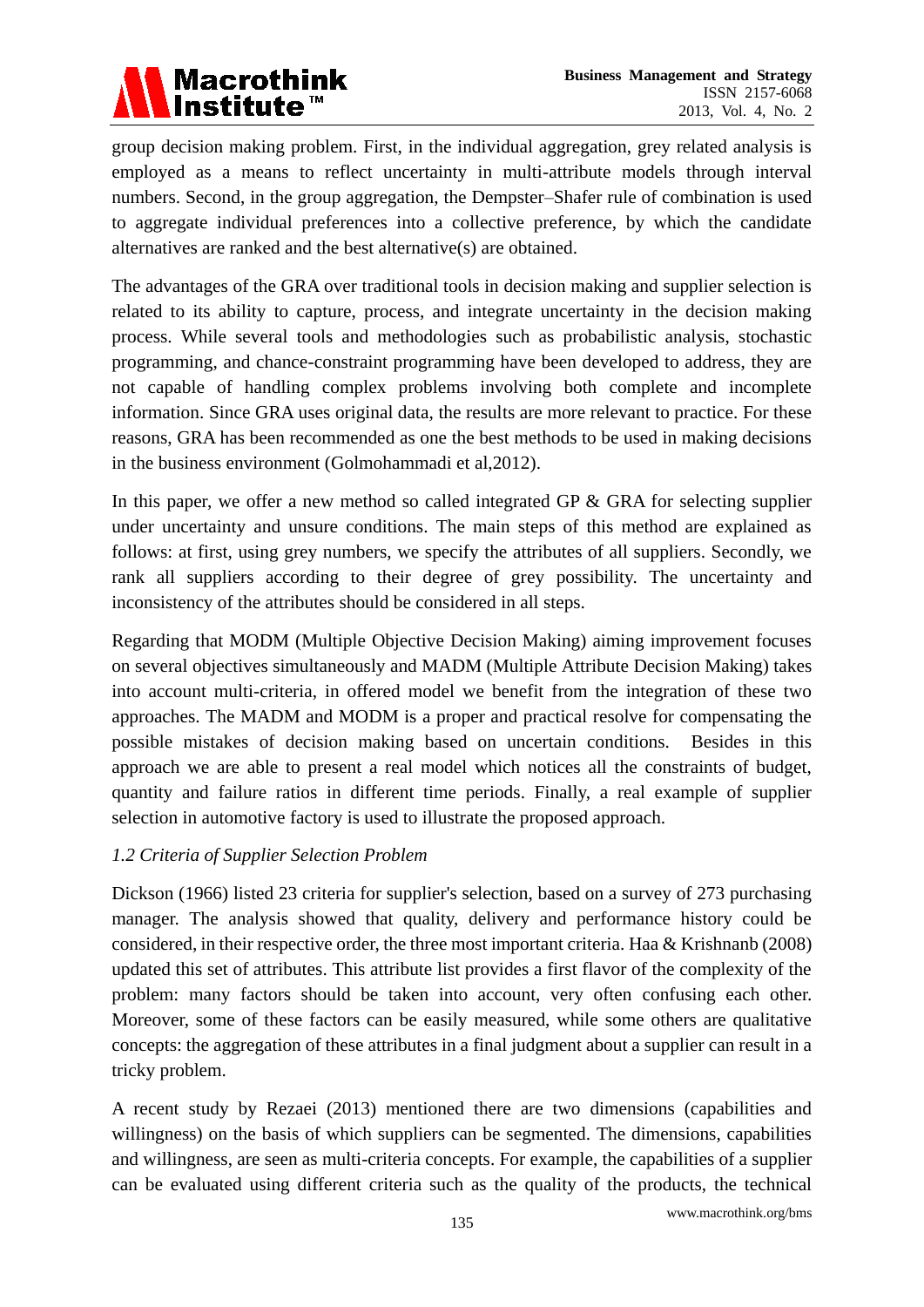

capability of the supplier in question. Willingness of the supplier can be evaluated using multiple criteria, such as communication openness and commitment to continuous improvement in product and process.

#### **2. Grey Relational Analysis**

A grey system is defined as a system containing uncertain information presented by a grey number and grey variables.

Let X is the universal set. Then a grey set  $G$  of  $X$  is defined by its two mappings:

$$
\overline{\mu}_G(x) : x \to [0,1] , \qquad \mu_G(x) : x \to [0,1]
$$

 $\overline{\mu}_c(x)$  : Upper membership functions

 $\overline{\mu}_c(x)$  : Lower membership functions

#### $x \in X$ , X=R.

The grey number can be defined as a number with uncertain information. For example, the ratings of attributes are described by the linguistic variables; there will be a numerical interval expressing it. This numerical interval will contain uncertain information. Generally, grey number is written as

$$
\otimes G = G|_{\underline{\mu}}^{\overline{\mu}} \tag{1}
$$

The lower and upper limits of G can be estimated and G is defined as an interval grey number.

$$
\otimes G = [\underline{G}, \overline{G}] \tag{2}
$$

Basic operation laws of grey numbers:

$$
\otimes G_1 \pm \otimes G_2 = [G_1 \pm G_2, \overline{G}_1 \pm \overline{G}_2]
$$
\n(3)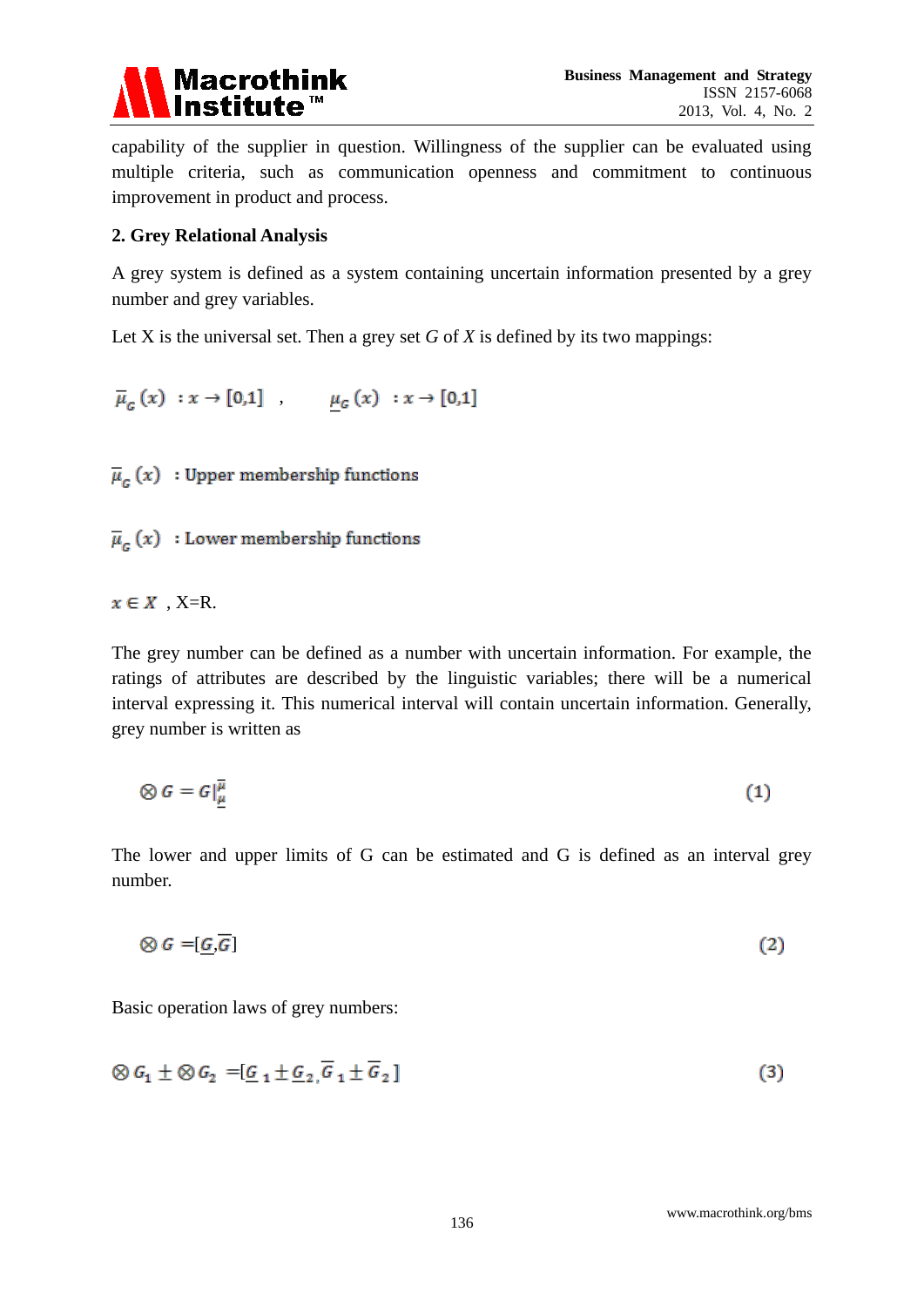

$$
\otimes G_1 \times \otimes G_2 = [\text{Min} \quad (\underline{G}_1 \quad \underline{G}_2, \underline{G}_1 \quad \overline{G}_2, \overline{G}_1 \quad \underline{G}_2, \overline{G}_1 \quad \underline{G}_2, \overline{G}_1]
$$
  

$$
\overline{G}_2), \text{Max}(\underline{G}_1 \underline{G}_2, \underline{G}_1 \overline{G}_2, \overline{G}_1 \underline{G}_2, \overline{G}_1 \overline{G}_2)] \quad (4)
$$
  

$$
\otimes G_1 \div \otimes G_2 = [\underline{G}_1, \overline{G}_1]
$$
  

$$
\times [\underline{\frac{1}{G_2}, \frac{1}{\overline{G}_2}}]. \qquad (5)
$$

The length of grey number G is defined as:

$$
L\left(\otimes G\right) = \left[\overline{G} - \underline{G}\right].\tag{6}
$$

The possibility degree of  $\otimes$ G1≤ $\otimes$ G2 can be expressed as follows:

$$
P\{\otimes \text{G1} \leq \otimes G_2\} = \frac{\text{Max}\big(0, L^* - \text{Max}\big(0, \overline{G}_1 - \underline{G}_2\big)\big)}{L^*} \tag{7}
$$

Where  $L^* = L(\otimes G1) + L(\otimes G(2))$  (8)

#### **3. Proposed Methodology**

As mentioned, according to Rezaei (2013), selection criteria were classified into the following divisions which can be seen in Table 4. In the end, all of the suppliers were evaluated, classified, and categorized in terms of quality using fuzzy theory.

Table 4. Selected capabilities and willingness criteria

| Selected capabilities criteria | Selected willingness criteria                 |
|--------------------------------|-----------------------------------------------|
| Price                          | Commitment to quality                         |
| Delivery                       | Communication openness                        |
| Quality                        | Reciprocal arrangement                        |
| Reserve capacity               | Willingness to share information              |
| Geographical location          | Supplier's effort in promoting JIT principles |
| Financial position             | Long term relationship                        |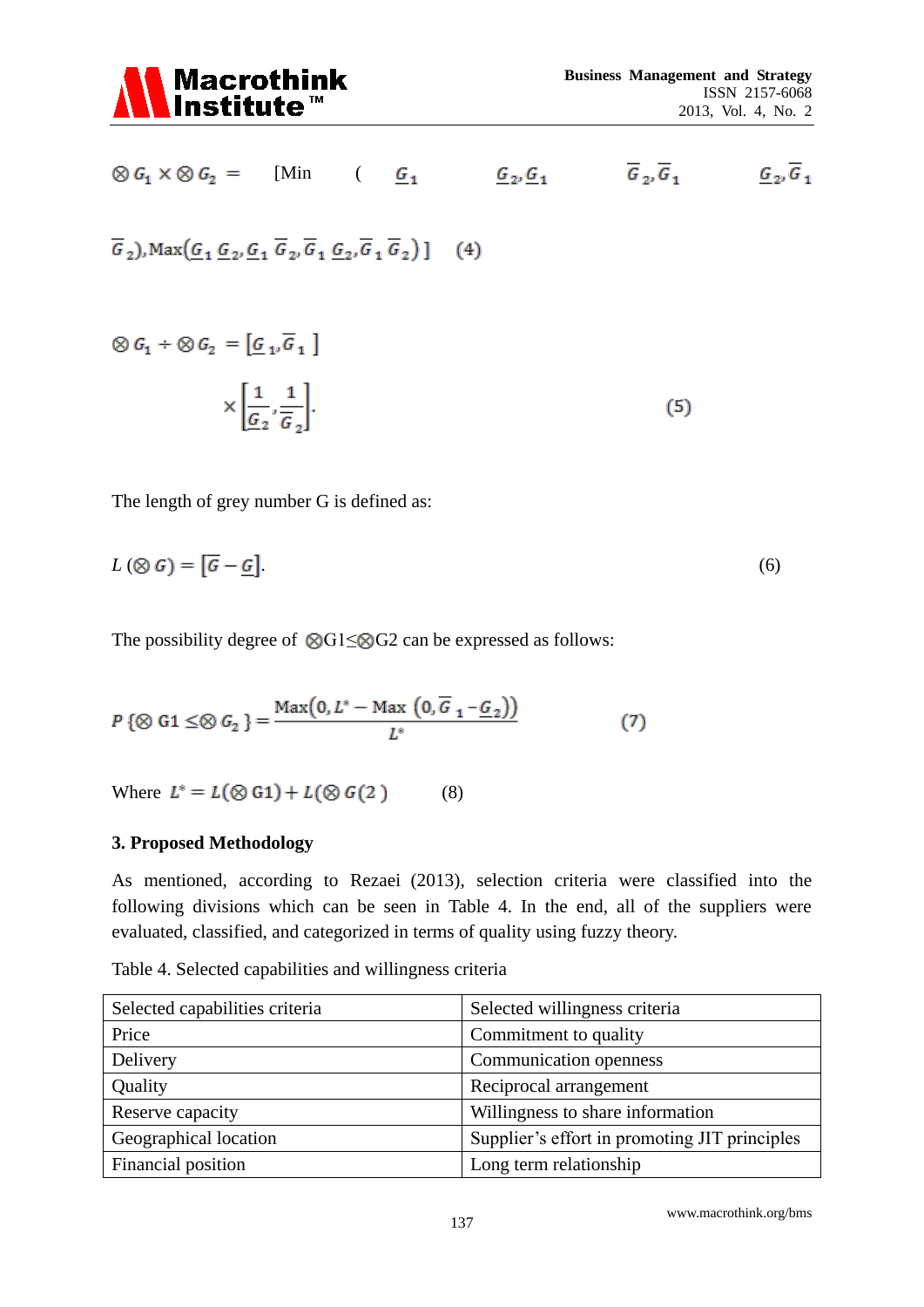

In the current article, willingness criteria in quality evaluation by GRA and the capabilities criteria are considered as quantity constraints. Ultimately, the Goal programming was utilized for final summarization and evaluation. The case study for the same model is conducted in the real environment in an automotive manufacturing unit, and the company's managers were provided with the results for decision-making.

The model that will be introduced attempts to pre-assessment the suppliers considering the quality criteria and GRA. In addition, it works out the weights of suppliers using the GRA, and then through minimizing purchasing costs and considering quantity constraints in a Goal Programming framework, the appropriate supplier is selected.

On this basis, categorization of the criteria is carried out in two divisions according to the nature of the criteria are presented in Table 5.

| Quality criteria      | Quantity criteria                             |
|-----------------------|-----------------------------------------------|
| Price                 | Commitment to quality                         |
| Delivery              | Communication openness                        |
| Quality               | Reciprocal arrangement                        |
| Reserve capacity      | Willingness to share information              |
| Geographical location | Supplier's effort in promoting JIT principles |
| Financial position    | Long term relationship                        |
|                       |                                               |

Table 5. Classification of quantitative and qualitative criteria

Quantity criteria in the form of quantity constraints and through GRA are used in order to convert quality relationships into quantified ones, and at the end, goal programming is used to consider all the relationships (see Table 6).

Table 6. Converted quantitative criteria to constraints

| constraints                             | Quantity criteria     |
|-----------------------------------------|-----------------------|
| Constraints of supplier capacities and  | Price                 |
| purchasing budget                       | Financial position    |
| Limitation of the number of suppliers   | Delivery              |
|                                         | Geographical location |
| Demanded capacity according to the rate | Quality               |
| of failure                              | Reserve capacity      |

As it was set out in the literature's context, in many of the presented articles, suppliers are selected regardless of the supply plan in different periods, and they presented models in this field have been in relation to only one of the pre-evaluation stages, selection and suppliers plan. In the presented model, the suppliers are selected according to the conditions of each period, and in this respect, the new model is in closer correspondence with the real conditions. The presented model works out and introduces a plan to purchase parts and materials based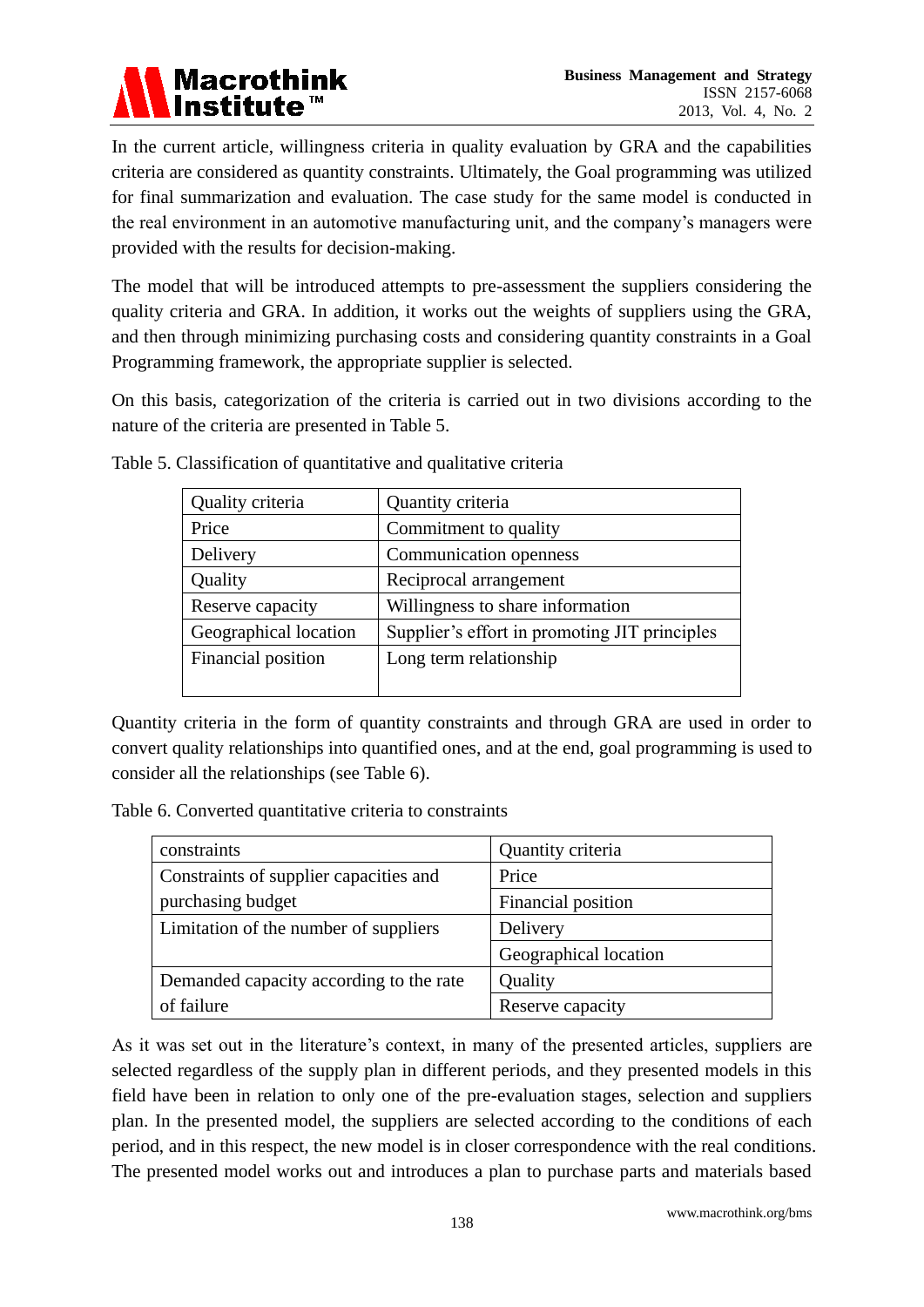

on data in the Master Production Schedule (MPS) table as well as the existing conditions and [Manufacturing resource planning](http://en.wikipedia.org/wiki/Manufacturing_resource_planning) (MRP). It should be noted that the Lot for Lot method (order as per requirements) is considered the basis of purchase plans. The suggested model is a MADM model and on the other hand a MODM one. The presented model is an integrated and comprehensive model that intends to present the most optimal response to the decision maker in terms of minimizing total costs along with considering quantity and quality criteria of decision-making. Determining and planning of the suppliers by the buyers is taken into consideration in this article through the following four general steps:

- 1) Search for suppliers of parts, and determining quantity and quality criteria as well as receiving specifications from the suppliers;
- 2) Pre-evaluation of the supplier by the GRA followed by primary ranking of suppliers based on grey relations;
- 3) Formulating and considering relevant constraints and variations, and
- 4) Final evaluation of the suppliers by the GP (Cost functions and weighting functions derived from the pre-assessment stage) and determining the required amount of order placing with the suppliers in each period

The following will set out each one of the stages.

*3.1 Search for the Suppliers of Parts and Determining Quantity and Quality Criteria as Well as Receiving Specifications from the Supplier as in MRP and MPS Plans*

In this article, as it is already explained, Table 5 has been applied to classify quantity and quality criteria.

*3.2 Pre-Evaluation of the Suppliers Using GRA*

3.2.1 At First, Weight of Each of the Criteria was Mentioned according to the Linguistic Variables. Linguistic Variables are Determined Based on a Grey Number as Follows

$$
\otimes W_i = [\overline{w_i}, \underline{w}_i] \tag{9}
$$

$$
W_i = \frac{1}{K} \left[ W_i^1 + W_i^2 + \dots + W_i^k \right] \tag{10}
$$

$$
1\leq i\leq m
$$

In which K, the decision maker of each criteria of i, using linguistics variables and mentions self-weights. The respective weight of each criterion is worked out from the weight average related to the decision makers.

The scale of criteria may be considered according to the Table 7.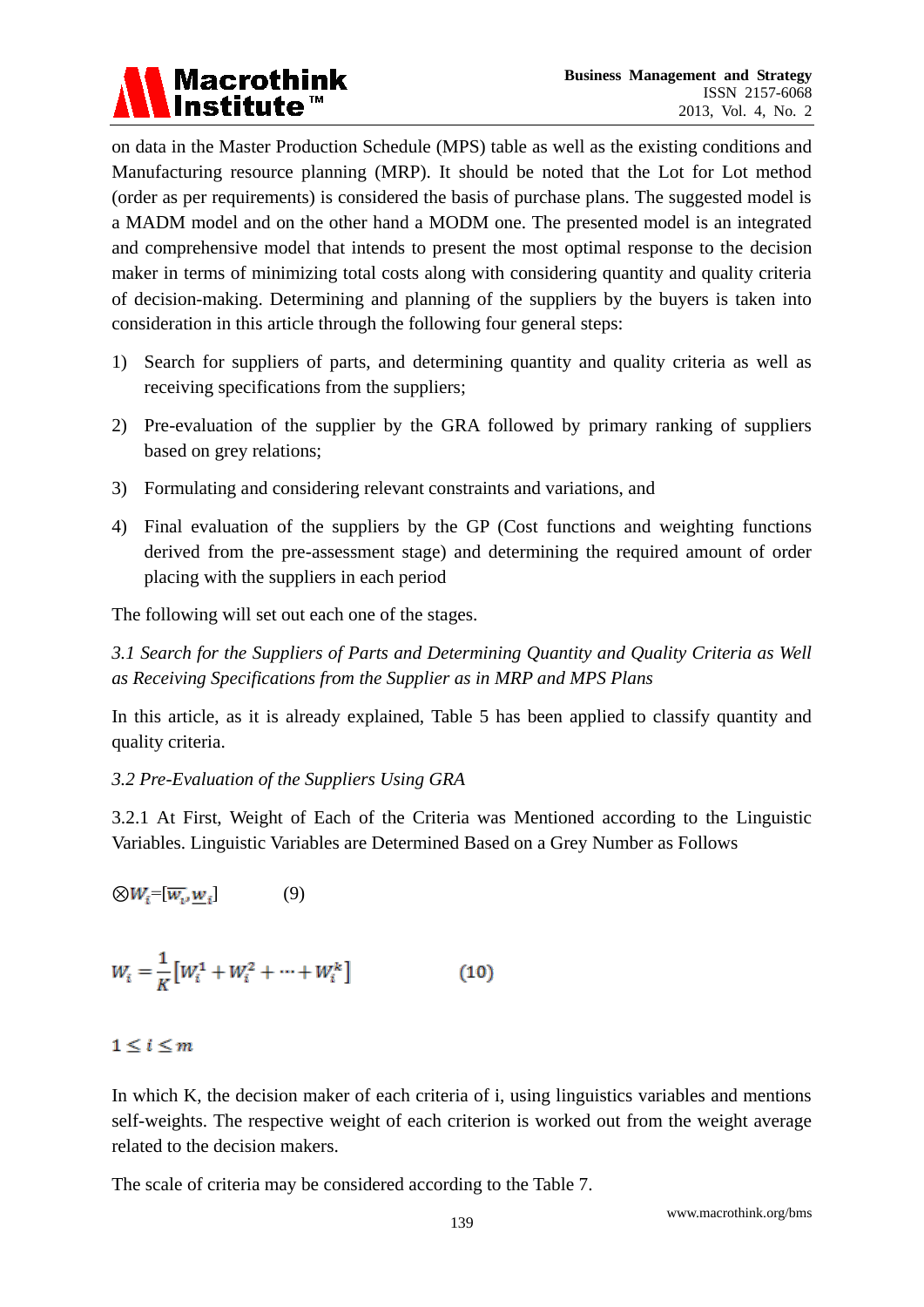

| Table 7. The scale of criteria weights |  |  |  |  |
|----------------------------------------|--|--|--|--|
|----------------------------------------|--|--|--|--|

| Scale            | $\otimes w$ |
|------------------|-------------|
| Very low (VL)    | [0.0, 0.1]  |
| Low (L)          | [0.1, 0.3]  |
| Medium low (ML)  | [0.3, 0.4]  |
| Medium $(M)$     | [0.4, 0.5]  |
| Medium high (MH) | [0.5, 0.6]  |
| High(H)          | [0.6, 0.9]  |
| Very high (VH)   | [0.9, 1.0]  |

3.2.2 For Each of the Suppliers, the Decision Makers Present Their Scores Using the Linguistic Variables. The Weight Average is Used In Order to Calculate the Final Weight

Where  $G_{ij}^k$  is rank of supplier j at the criteria i in the Kth decision maker's view.

 $G_{ij} = \frac{1}{\kappa} \left[ G_{ij}^1 + G_{ij}^2 + \cdots + G_{ij}^k \right] \qquad (11)$ 

 $1\leq i\leq m$ 

 $1\leq j\leq n$ 

The decision-making matrix is as follows:

$$
D = \begin{bmatrix} G_{11} & \cdots & G_{1m} \\ \vdots & \ddots & \vdots \\ G_{n1} & \cdots & G_{nm} \end{bmatrix}
$$
 (12)

The table of linguistic variables to score the suppliers is as follows (see Table 8).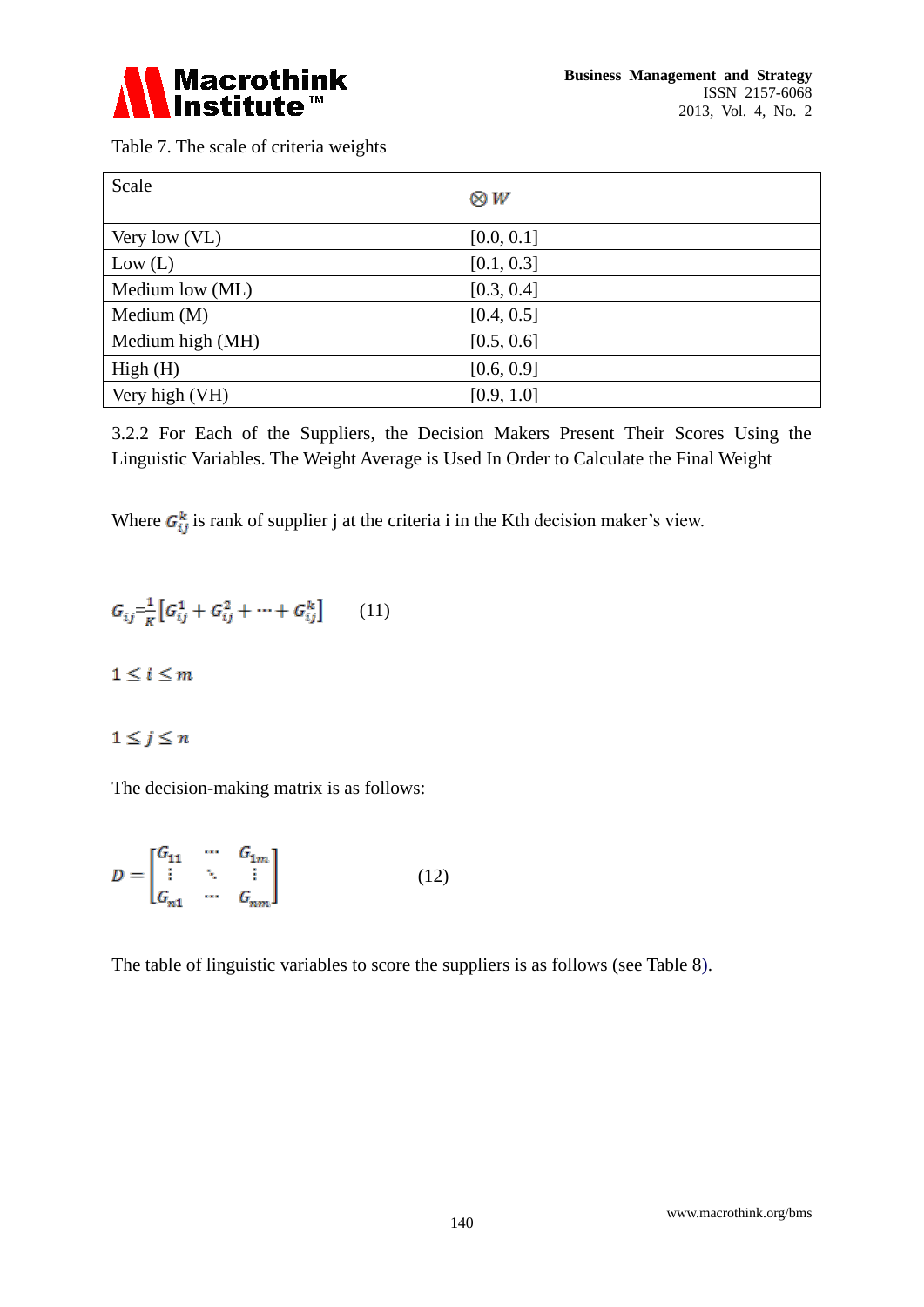

Table 8. Linguistic variables to score the suppliers

| Very poor (VP)   | $0, 1$ ] |
|------------------|----------|
| Poor $(P)$       | [1, 3]   |
| Medium poor (MP) | [3, 4]   |
| Fair $(F)$       | [4, 5]   |
| Medium good (MG) | [5, 6]   |
| Good(G)          | [6, 9]   |
| Very good (VG)   | [9,10]   |

3.2.3 The Acquired Matrix Must be Normalized

$$
D = \begin{bmatrix} \otimes G^*_{11} & \cdots & \otimes G^*_{1m} \\ \vdots & \ddots & \vdots \\ \otimes G^*_{n1} & \cdots & \otimes G^*_{nm} \end{bmatrix}
$$
 (13)

$$
\otimes G^*_{ij} = \left[\frac{G_{ij}}{G_j^{max}}, \frac{\overline{G_{ij}}}{G_j^{max}}\right]
$$

$$
G_j^{max} = \max[\overline{Gij}] \ 1 \leq i \leq m \qquad 1 \leq j \leq n .
$$

3.2.4 The Grey Decision-Making Matrix is Result of Normalized Grey Decision-Making Matrix Multiplied by Factor Weights

$$
D = \begin{bmatrix} \otimes V_{11} & \cdots & \otimes V_{1m} \\ \vdots & \ddots & \vdots \\ \otimes V_{n1} & \cdots & \otimes V_{nm} \end{bmatrix}
$$
 (14)

$$
\otimes V_{ij} = \otimes G^*_{ij} \times \otimes W_j \quad .
$$

3.2.5 In order to Compare and Rank the Options (Suppliers), the Ideal Option is Worked out according to the Following Items

$$
S^{max} = \{ \otimes G_1^{max}, \otimes G_2^{max}, \dots, \otimes G_n^{max} \} \qquad (15)
$$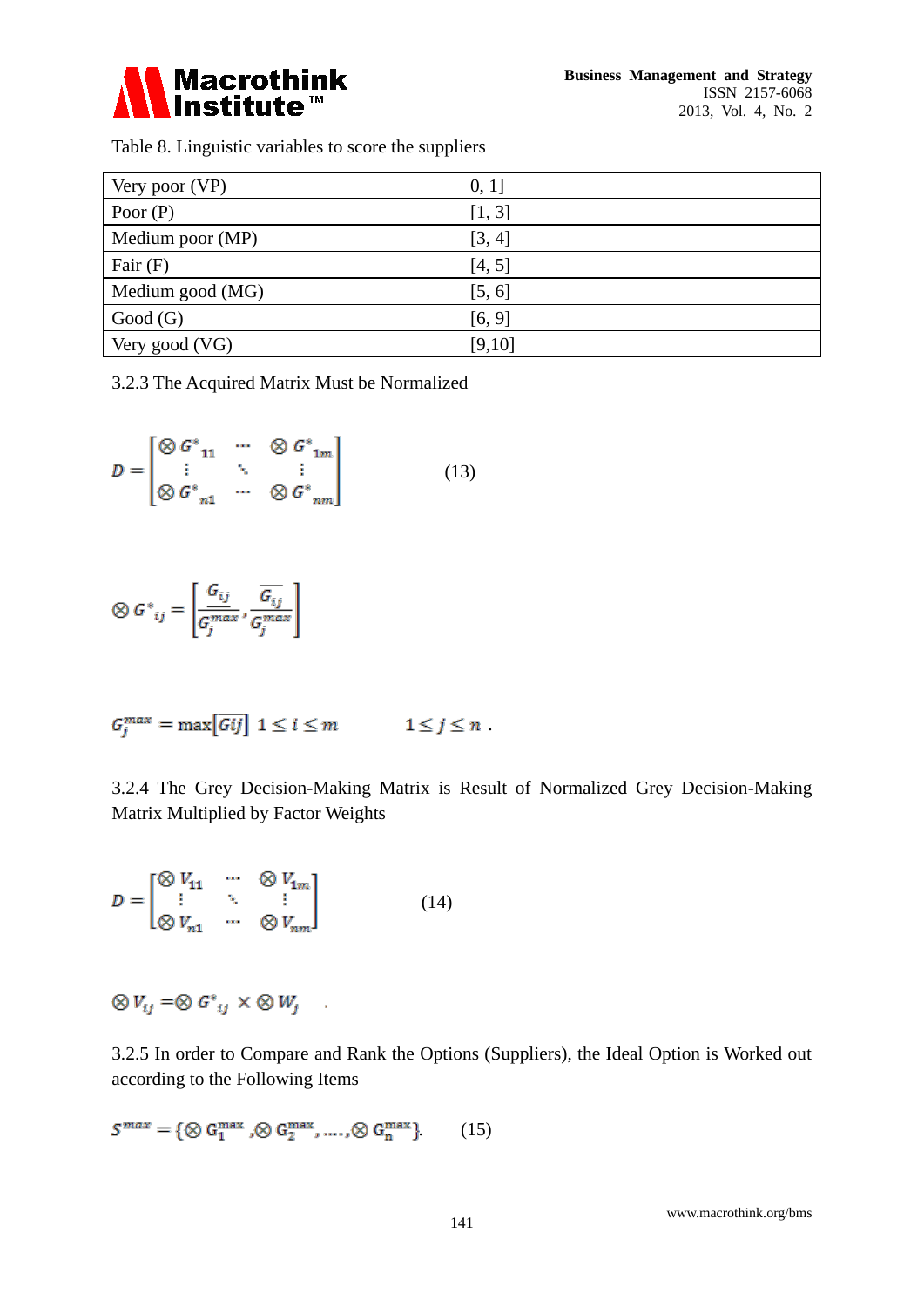

3.2.6 The Grey Possibility Degree between Compared Alternatives is Calculated

$$
P\{S_i \le S^{max}\} = \frac{1}{n} \sum_{j=1}^n P\{\otimes V_{ij} \le \otimes G_j^{max}\} \tag{16}
$$

The less grey possibility degree is, the better, and ordering is done based on the same.

3.2.7 The Normalization of the Less Grey Possibility Degree is Carried out as Above

*3.3 Formulating and Considering Constraints and Respective Variables*

At this stage, the effective constraints as well as capacity constraints according to the failure rate, constraints pertinent to the supplier's capacity, the number of suppliers in every period according to the MRP table, and the amount of time for receiving the order pertinent to the supplier is added to the model.

3.3.1 Formulating the Constraints Pertinent to Normalized Grey Possibility Degree

The following equation may be written:

$$
\sum_{j=1}^{M} P_j S_j + d^- - d^+ = Min(\sum_{j=1}^{N} P_j)
$$
 (17)

$$
P_j = P\big\{S_j \leq S^{max}\big\}
$$

$$
For LT_i \leq T \qquad t = 1, \dots, T
$$

The right side of the equation is equals to the least weights of supplier, which are selected in each period.

The Lead time (LT) for each supplier must be less than the time cycle (T).

In case the scores in different periods are separate, for each period there will be:

$$
\sum_{j=1}^{M_t} P_{jt} S_{jt} + d_t^- - d_t^- = Min(\sum_{j=1}^{N_t} P_{jt})
$$
 (18)

 $P_{jt}$ : Indicates the normalized grey possibility degree for supplier j in period t. The Lead Time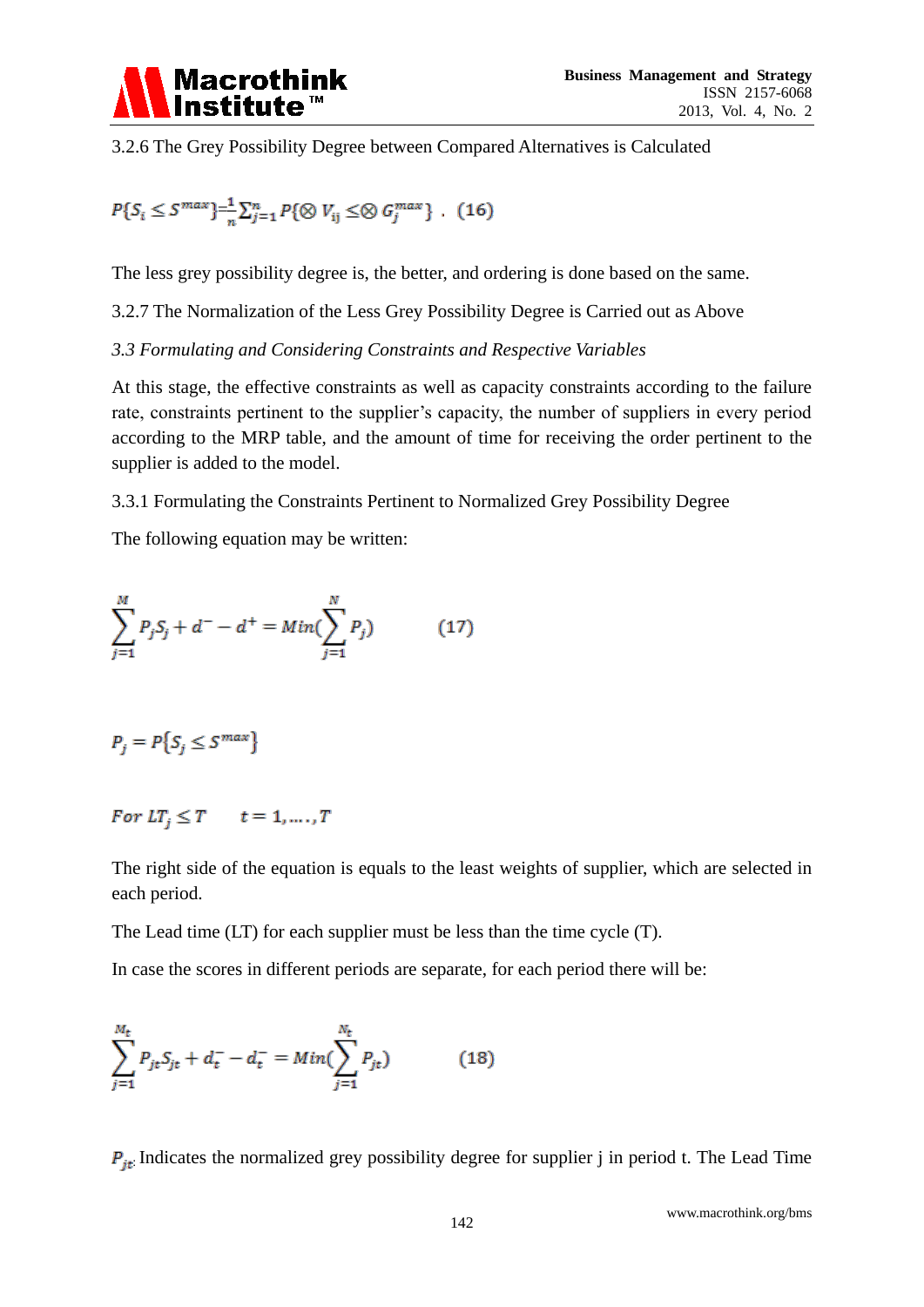

of these suppliers must be less than or equal to the ordering period.

 $S_{it}$ : Zero-one variables indicate the selection or non-selection for supplier j in period t.

 $M_t$ : Is the number of suppliers whose duration of order receipt is less than or equal to the period of ordering in period t.

N<sub>r</sub>: Equals the number of suppliers for selection in period t.

 $N_t \leq M_t$ 

 $d_{t}^{-}$ ,  $d_{t}^{+}$ : Deviation variables in period t.

 $LT_i$ : Duration until the orders receipt for supplier j.

The objective function pertinent to these constraints based on GP is as below:

$$
Z_1 = Min \sum_{t=1}^{T} d_t^+ \tag{19}
$$

In a way that the target is selecting the smallest weights derived based on GRA.

3.3.2 Constraints of the Purchasing Budget

If the price and total costs paid to the supplier based on the activities by the supplier j in the period t equals  $C_{jt}$  and the budget for the whole period of planning equals B (of course it may be separated based on each period and also if it is considered equal to zero, the same size as the least of the budget is required), the following limitation is added to the model as the purchasing budget limitation:

$$
\sum_{t=1}^{T} \sum_{j=1}^{M_t} C_{jt} X_{jt} + e^- - e^+ = B \tag{20}
$$

 $e^-$ ,  $e^+$ : Variables of budget deviation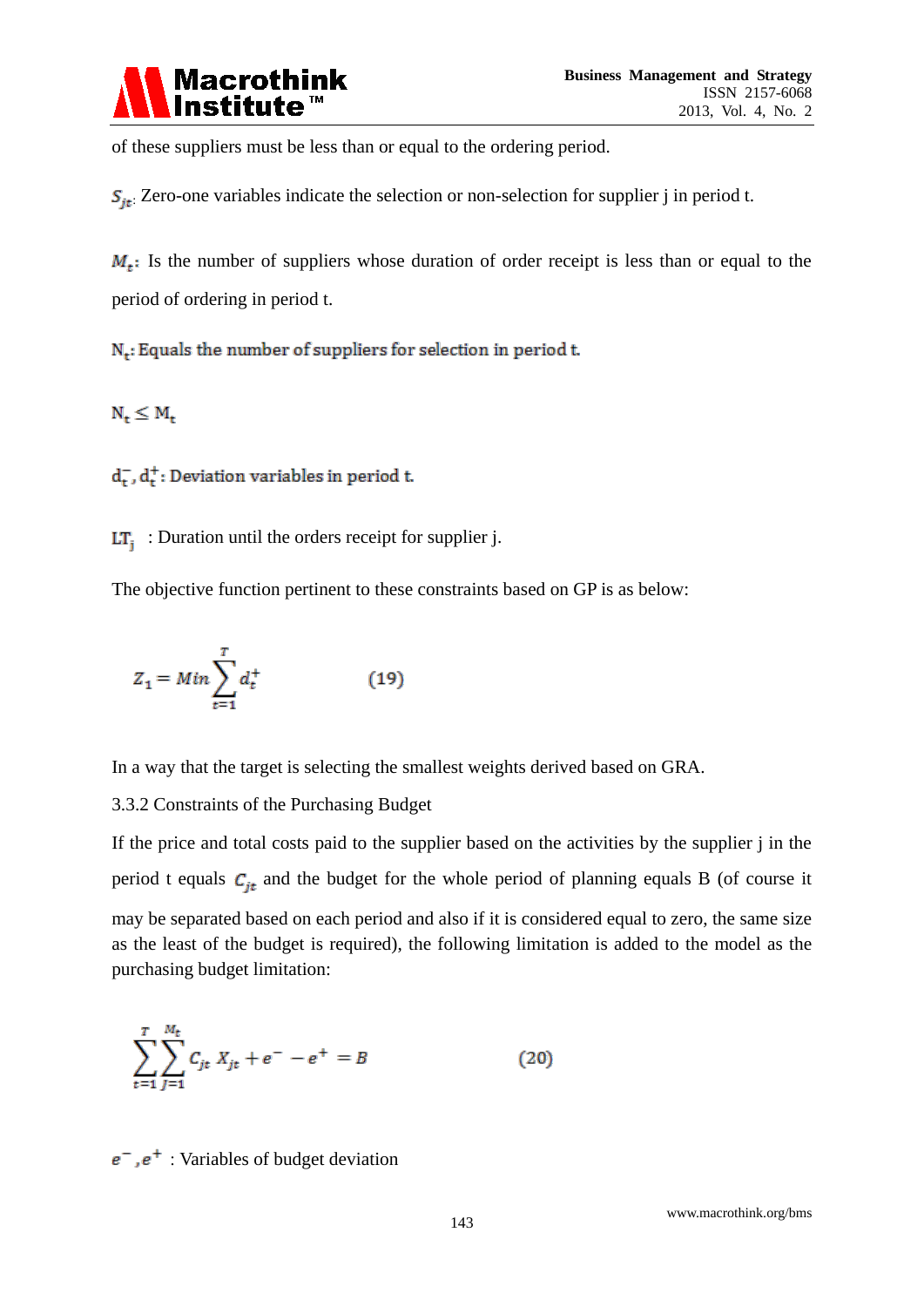

B: The budget for the whole period of planning

 $C_{it}$ : The costs paid to the supplier based on the activities performed by supplier J in period t.

The second objective function pertinent to these constraints based on GP is as below:

$$
Z_2 = Min \sum_{t=1}^{T} e^+ \tag{21}
$$

3.3.3 The Constraint Pertinent to the Demanded Capacity according to the Rate of Failure in the Delivered Items of Each Supplier

$$
\sum_{j=1}^{M_t} (1 - f_j) X_{jt} = D_t \tag{22}
$$

$$
For LTi \leq T \qquad t = 1, \dots, T
$$

In the above constraint

 $f_i$ : Failure rate of supplier j

 $X_{it}$ : The amount of purchased spare parts from supplier j in period t

 $D_t$ : Required amount of part in period t according to the MRP table.

 $M_t$ : Is the number of suppliers whose duration of order receipt is shorter than or equal to the

period when there is an order.

Due to the division to division ordering, suppliers are selected who can deliver the required amount of order in the beginning of the scheduled period or later periods before the requested time according to other constraints.

3.3.4 Constraints of Supplier Capacities

If the amount of order from each supplier j in period t has the upper limit  $U_{jt}$  and the lower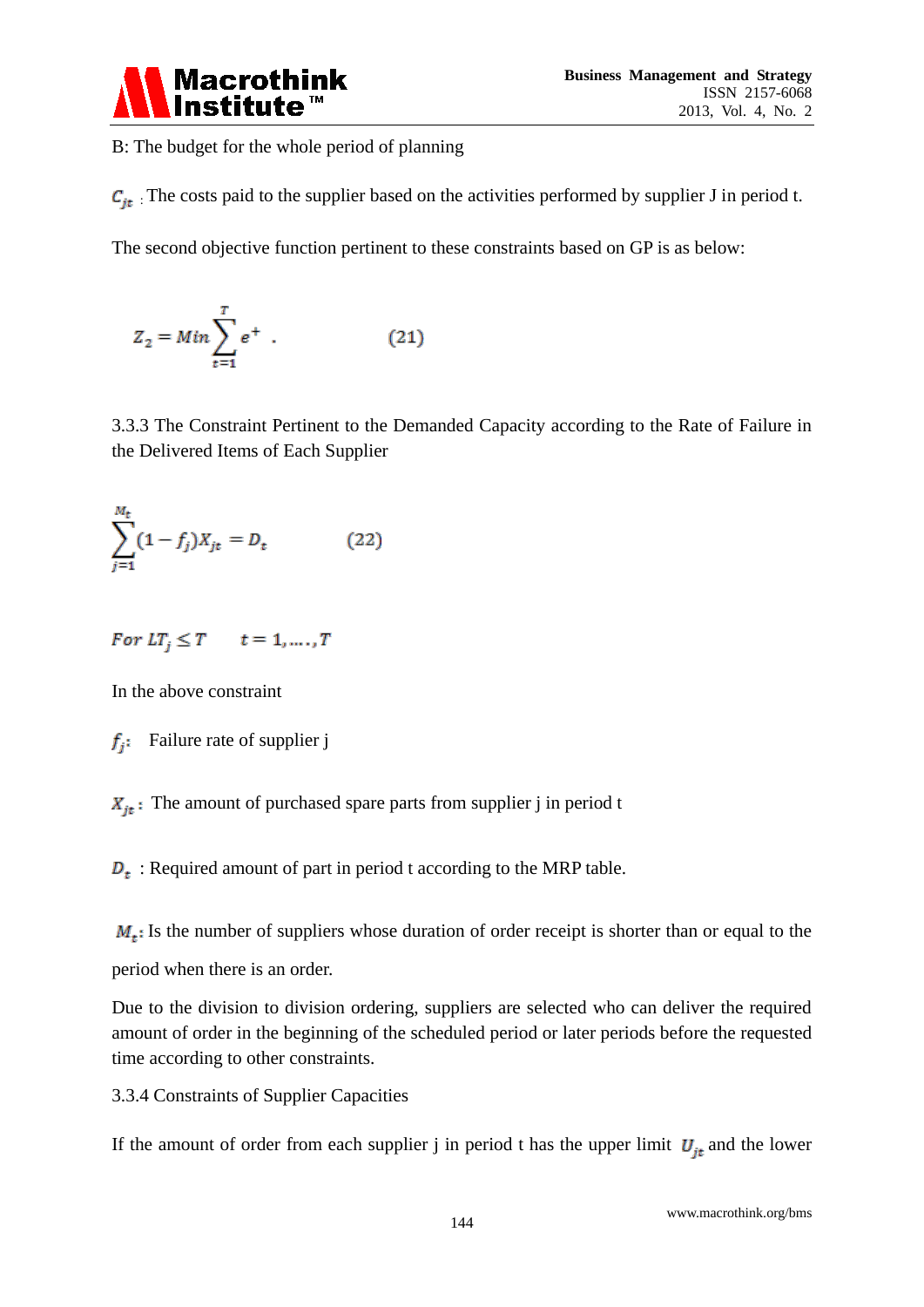

limit  $L_{jt}$  and  $S_{jt}$  zero-one variable, which indicates selection and non-selection of the supplier, i in t period, the following constraint is added to the model concerning the suppliers' capacity.

$$
S_{\rm it}(L_{jt}) \le X_{jt} \le S_{\rm it}(U_{jt})\tag{23}
$$

For  $LT_j \leq T$   $t = 1, ..., T$ .

3.3.5 Limitation of the Number of Suppliers

The policy ordering in the supplying chain is in a fashion that constantly stresses the decrease in the number of suppliers. Hence, imposing constraints on the number of suppliers for each period of ordering is added to the model.

$$
\sum_{j=1}^{M_t} S_{jt} = N_t \tag{24}
$$

For  $LT_i \leq T$   $t = 1, ..., T$ 

 $S_{it}$ : Zero-One variable which indicates non-selection and selection of the supplier j in period t.

 $N_t$ : The desired number of suppliers in period t.

 $M_t$ : The existing number of suppliers whose duration of order receipt are shorter than or equal to the current period.

*3.4 Final Assessment to Determine Final Suppliers by Resolving Goal Programming through Consideration of the Costs Function and Weighting Functions Derived from the Pre-Assessment in the Previous Stage*

In the end, if  $a_1$ and  $a_2$  show the weights pertinent to the mentioned target functions, the target function of goal programming will be as follows:

$$
Min(a_1 z_1 + a_2 z_2) = Min(a_1 \Sigma_{t=1}^T d_t^+ + a_2 \Sigma_{t=1}^T e^+).
$$
\n(25)

If the weights are large relative to each other, the target function may be written as follows: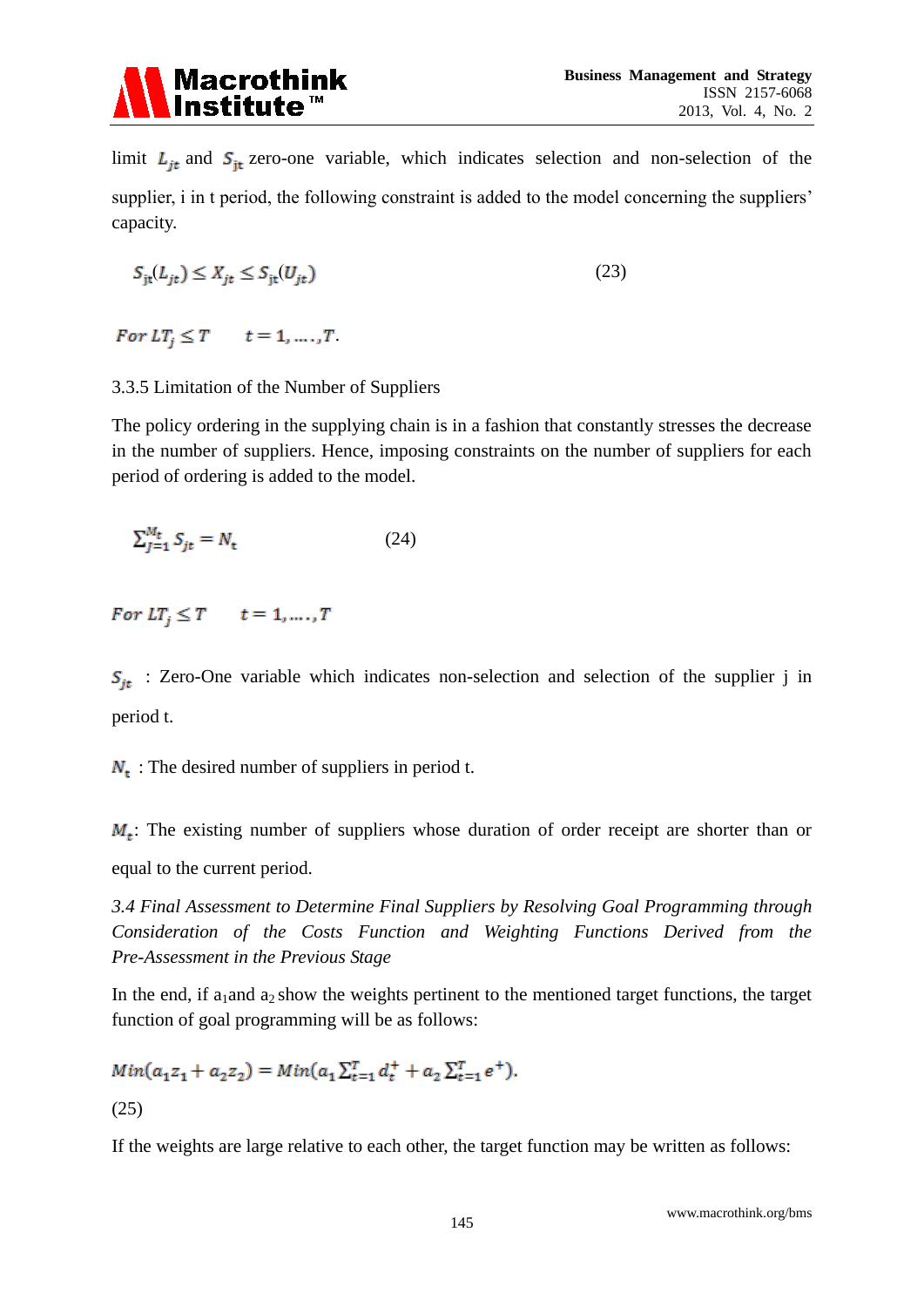

### $Min(a_1z_1, a_2z_2) = Min(a_1\sum_{t=1}^{T} d_t^+, a_2\sum_{t=1}^{T} e^+)$  (26)

By considering the objective function (goals) and the mentioned constraints, the final suppliers and the purchase plan are determined at the horizon of planning. It should be noted that the priority pertaining to the two target functions are dependent upon the decision maker's opinion and each organization's strategy against the purchase of required items from suppliers. In the case that the two suppliers are under the same condition of the cost's target function, a supplier will be selected from whom the purchase results in minimizing the normalized grey possibility degree objective, and vice versa.

#### **4. Adaptation of the Model to Select Suppliers in the Automotive Company**

The above model was reviewed in SAIPA cooperation, ZAMYAD company (an automotive company). This company, according to the type of industry and varied supplied parts, uses a large number of suppliers, and the company's managers admitted the need for a model for decision-making.

In this regard, the requirements plan for a particular spare part of the pickup is set out in Table 9 and 10. According to this table, in the second and third periods, 250 and 150 units put forward demands for purchase, respectively, and the effect of failure is not considered in this instance. In this regard, some suppliers are selected for assessment. In order to acquire weights pertinent to the criteria and their assessment, at first, a number of check lists were employed for which the senior managers were responsible, and the scoring was carried according to Tables 7 and 8.

|                                    |  | Period |     |     |
|------------------------------------|--|--------|-----|-----|
|                                    |  |        |     |     |
| Forecast requirement               |  |        | 350 | 150 |
| In Transit                         |  |        |     |     |
| Projected available balance<br>500 |  | 500    |     |     |
| Planned shipments                  |  |        | 150 |     |

Table 9. Material requirement planning in three periods

| Table 10. Attributes of candidate suppliers in assessment and selection procedure |  |  |  |
|-----------------------------------------------------------------------------------|--|--|--|
|                                                                                   |  |  |  |

|          | <b>LEAD</b> | Cost per unit |        | Minimum  |        | Maximum  |        |
|----------|-------------|---------------|--------|----------|--------|----------|--------|
| Supplier | <b>TIME</b> |               |        | ordering |        | ordering |        |
|          |             | Period        | Period | Period   | Period | Period   | Period |
|          |             |               | 3      | 2        | 3      | 2        |        |
|          |             | 20            | 20     | 10       | 10     | 100      | 100    |
| 2        |             | 20            | 20     | 10       | 10     | 100      | 100    |
| 3        |             | 25            | 20     | 10       | 10     | 100      | 100    |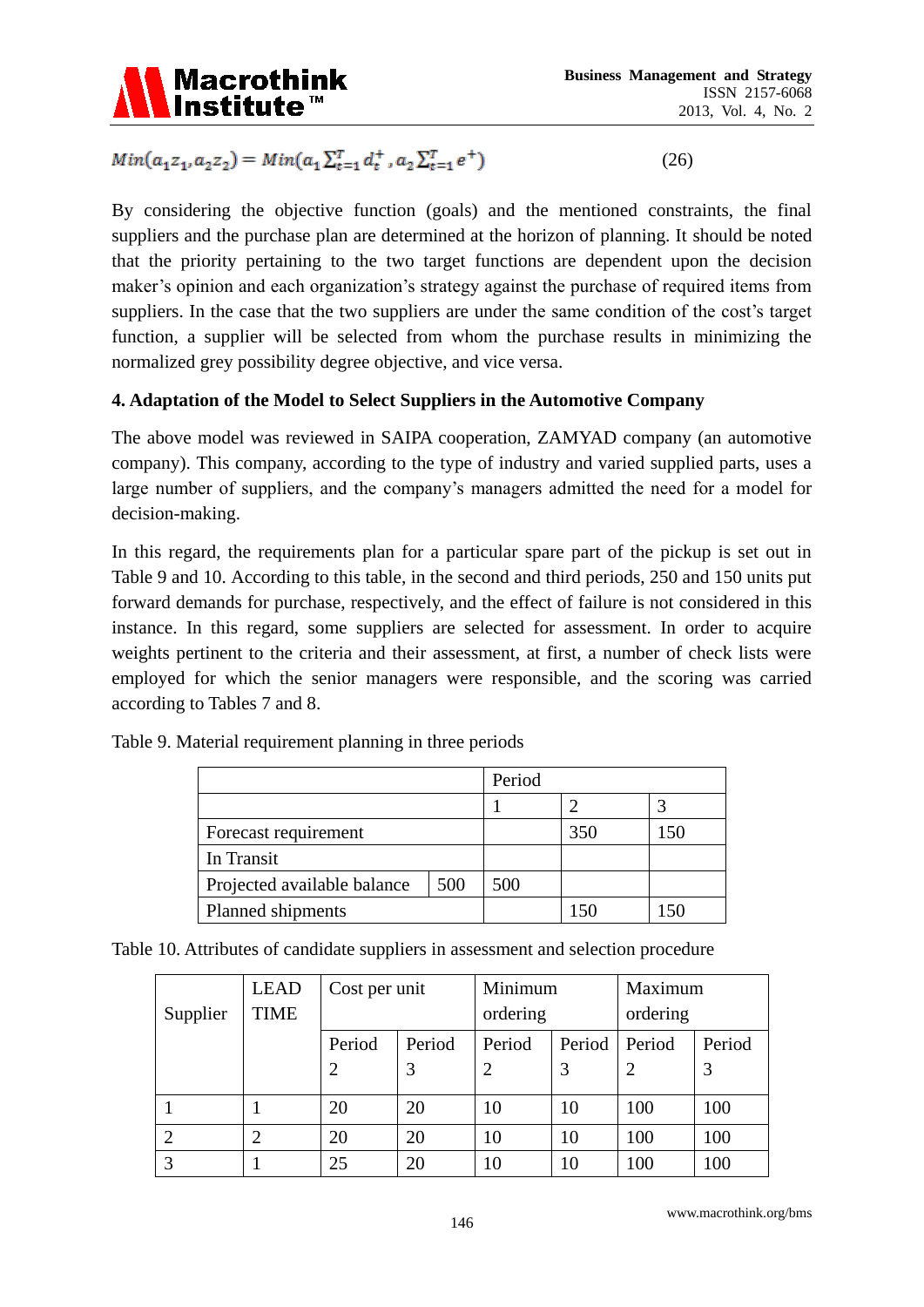

At first, the managers as in the Table 11 carried out the scoring, and the results in the following table were obtained. (See Tables 12, 13, 14, 15 and 16).

| <b>Criteria</b>            | Manager 1 | Manager 2 | Manager 3 | Manager 4 | $W_i$ |                  |
|----------------------------|-----------|-----------|-----------|-----------|-------|------------------|
|                            |           |           |           |           | $w_i$ | $\overline{w_i}$ |
| Commitment to quality      | <b>VH</b> | <b>MH</b> | H         | <b>VH</b> | 0.73  | 0.88             |
| Communication              | H         | H         | M         | <b>VH</b> |       |                  |
| openness                   |           |           |           |           | 0.63  | 0.83             |
| Reciprocal arrangement     | H         | H         | H         | H         | 0.60  | 0.90             |
| Willingness<br>share<br>to | H         | H         | <b>MH</b> | <b>VH</b> |       |                  |
| information                |           |           |           |           | 0.65  | 0.85             |
| effort<br>Supplier's<br>in | H         | H         | <b>VH</b> | <b>VH</b> |       |                  |
| promoting JIT principles   |           |           |           |           | 0.75  | 0.95             |
| Long term relationship     | H         | H         | <b>VH</b> | <b>MH</b> |       |                  |
|                            |           |           |           |           | 0.65  | 0.85             |

Table 11. Criteria weights based on four Decision makers' ranking

The scores pertaining to the suppliers for criteria are shown in Table12 as well:

Table 12. Criteria rating values for suppliers based on four Decision makers' ranking according to Equation (11)

| Criteria      |                | Manager<br>1 | Manager<br>$\overline{2}$ | Manager<br>3 | Manager<br>$\overline{4}$ | $G_{ij}$       |                     |
|---------------|----------------|--------------|---------------------------|--------------|---------------------------|----------------|---------------------|
|               |                |              |                           |              |                           | $G_{ij}$       | $\overline{G_{ij}}$ |
| Commitment to | S <sub>1</sub> | <b>MP</b>    | VG                        | VG           | VG                        | 3.75           | 4.75                |
| quality       | S <sub>2</sub> | <b>MG</b>    | <b>MG</b>                 | VG           | <b>MG</b>                 | 6.5            | 7.5                 |
|               | S <sub>3</sub> | VG           | VG                        | MG           | MG                        | 6              | 7                   |
|               | S <sub>4</sub> | VG           | VG                        | <b>MG</b>    | MG                        | 7.5            | 8.5                 |
| Communication | S <sub>1</sub> | <b>MP</b>    | VG                        | VG           | VG                        | 7              | 8                   |
| openness      | S <sub>2</sub> | <b>MG</b>    | VG                        | VG           | <b>MP</b>                 | 6              | $\overline{7}$      |
|               | S <sub>3</sub> | <b>MG</b>    | MG                        | <b>MG</b>    | <b>MG</b>                 | 7.5            | 8.5                 |
|               | S <sub>4</sub> | VG           | MG                        | MG           | MG                        | 6              | 7                   |
| Reciprocal    | S <sub>1</sub> | <b>MG</b>    | MG                        | <b>MG</b>    | <b>MG</b>                 | $\overline{7}$ | 8                   |
| arrangement   | S <sub>2</sub> | <b>MG</b>    | <b>MG</b>                 | <b>MG</b>    | <b>MG</b>                 | 6.5            | 7.5                 |
|               | S <sub>3</sub> | VG           | VG                        | L            | VG                        | 7.5            | 8.5                 |
|               | S <sub>4</sub> | VG           | <b>MG</b>                 | MG           | <b>MG</b>                 | 6.25           | 7.25                |

www.macrothink.org/bms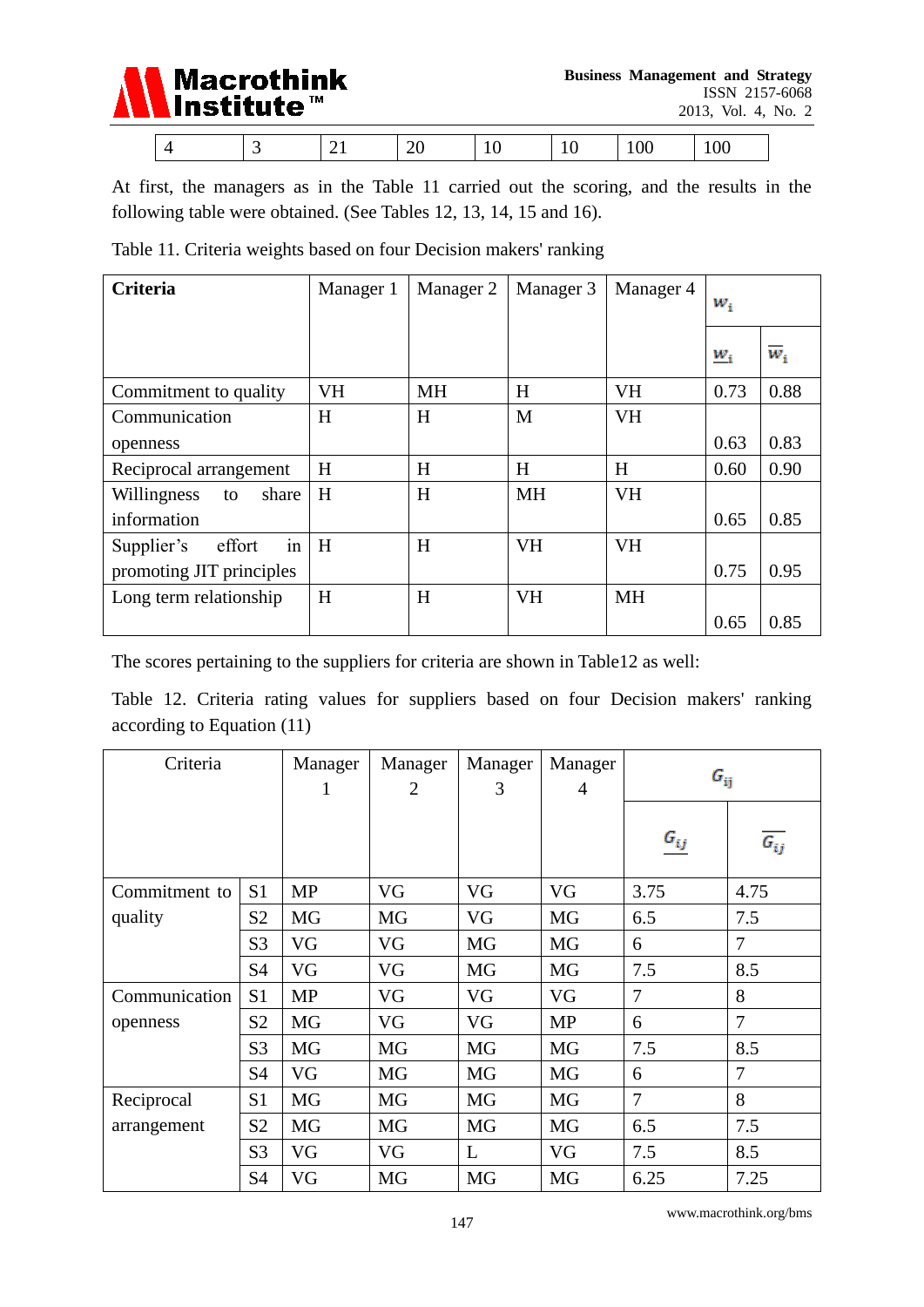

| Willingness<br>to       | S <sub>1</sub> | <b>MG</b> | <b>MG</b> | VG        | <b>MG</b> | 4.75           | 5.75           |
|-------------------------|----------------|-----------|-----------|-----------|-----------|----------------|----------------|
| share                   | S <sub>2</sub> | VG        | <b>VG</b> | <b>MG</b> | <b>MG</b> | 5.75           | 6.75           |
| information             | S <sub>3</sub> | VG        | VG        | <b>MG</b> | <b>MG</b> | $\overline{4}$ | 5              |
|                         | S4             | VG        | VG        | VG        | <b>MG</b> | 5              | 6              |
| Supplier's              | S <sub>1</sub> | <b>MG</b> | <b>MG</b> | <b>VG</b> | VG        | 7.25           | 8.25           |
| effort<br>in            | S <sub>2</sub> | VG        | <b>MG</b> | VG        | <b>MG</b> | 5.75           | 6.75           |
| <b>JIT</b><br>promoting | S <sub>3</sub> | <b>MP</b> | <b>VG</b> | VG        | VG        | 6              | $\overline{7}$ |
| principles              | S4             | <b>MG</b> | <b>MG</b> | VG        | <b>MG</b> | 7              | 8              |
| Long<br>term            | S <sub>1</sub> | VG        | VG        | <b>MG</b> | <b>MG</b> | 6.5            | 7.5            |
| relationship            | S <sub>2</sub> | VG        | <b>VG</b> | <b>MG</b> | <b>MG</b> | 7.75           | 8.75           |
|                         | S <sub>3</sub> | <b>MP</b> | <b>VG</b> | VG        | VG        | 6.5            | 7.5            |
|                         | S <sub>4</sub> | <b>MG</b> | <b>VG</b> | <b>VG</b> | <b>MP</b> | 7              | 8              |

Table 13. Grey normalized table according to Equation (13)

|                           |                                       | S <sub>1</sub> | S <sub>2</sub>       | S <sub>3</sub> | <b>S4</b>                |
|---------------------------|---------------------------------------|----------------|----------------------|----------------|--------------------------|
|                           | $\frac{G_{1j}}{G_j^{max}}$            | 0.441176       | 0.764706             | 0.705882       | 0.882353                 |
| Commitment to<br>quality  | $\frac{G_{1j}}{G_j^{max}}$            | 0.558824       |                      | 0.823529       |                          |
| Communication             | $\frac{G_{2j}}{G_{j}^{max}}$          | 0.823529       | 0.882353<br>0.705882 | 0.882353       | $\mathbf{1}$<br>0.705882 |
| openness                  | $\frac{\overline{G_{2j}}}{G_j^{max}}$ | 0.941176       | 0.823529             | $\mathbf{1}$   | 0.823529                 |
| Reciprocal<br>arrangement | $\frac{G_{3j}}{G_j^{max}}$            | 0.823529       | 0.764706             | 0.882353       | 0.735294                 |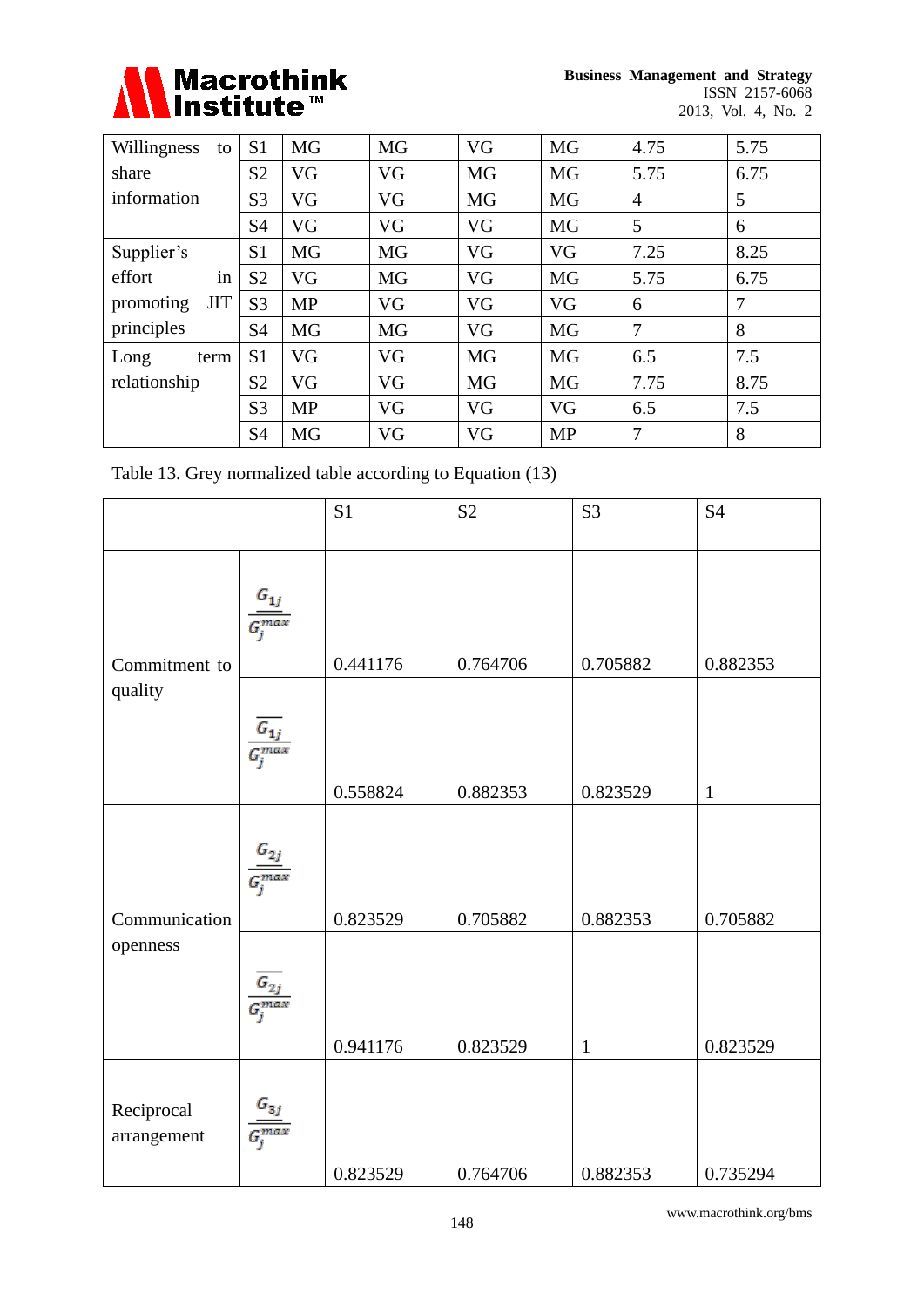

|                                      | $\frac{\overline{G_{3j}}}{G_j^{max}}$ |              |              |              |          |
|--------------------------------------|---------------------------------------|--------------|--------------|--------------|----------|
|                                      |                                       | 0.941176     | 0.882353     | $\mathbf{1}$ | 0.852941 |
| Willingness<br>to<br>share           | $\frac{G_{4j}}{G_j^{max}}$            | 0.703704     | 0.851852     | 0.592593     | 0.740741 |
| information                          | $\frac{G_{4j}}{G_j^{max}}$            | 0.851852     | $\mathbf{1}$ | 0.740741     | 0.888889 |
|                                      |                                       |              |              |              |          |
| Supplier's<br>effort<br>in           | $\frac{G_{5j}}{G_{j}^{max}}$          | 0.878788     | 0.69697      | 0.727273     | 0.848485 |
| $\rm JIT$<br>promoting<br>principles | $G_{5j}$<br>$\frac{J}{G_j^{max}}$     |              |              |              |          |
|                                      |                                       | $\mathbf{1}$ | 0.818182     | 0.848485     | 0.969697 |
| Long<br>term<br>relationship         | $G_{6j}$<br>$G_j^{max}$               | 0.742857     | 0.885714     | 0.742857     | $0.8\,$  |
|                                      | $rac{\overline{G_{6j}}}{G_j^{max}}$   | 0.857143     | $\mathbf{1}$ | 0.857143     | 0.914286 |

Table 14.Weighted normalized grey according to Equation (14)

|                          | υI         | $\mathbf{C}$<br>◡ | S <sub>3</sub> | S4         |
|--------------------------|------------|-------------------|----------------|------------|
| Commitment to<br>quality | 0.32205848 | 0.55823538        | 0.51529386     | 0.64411769 |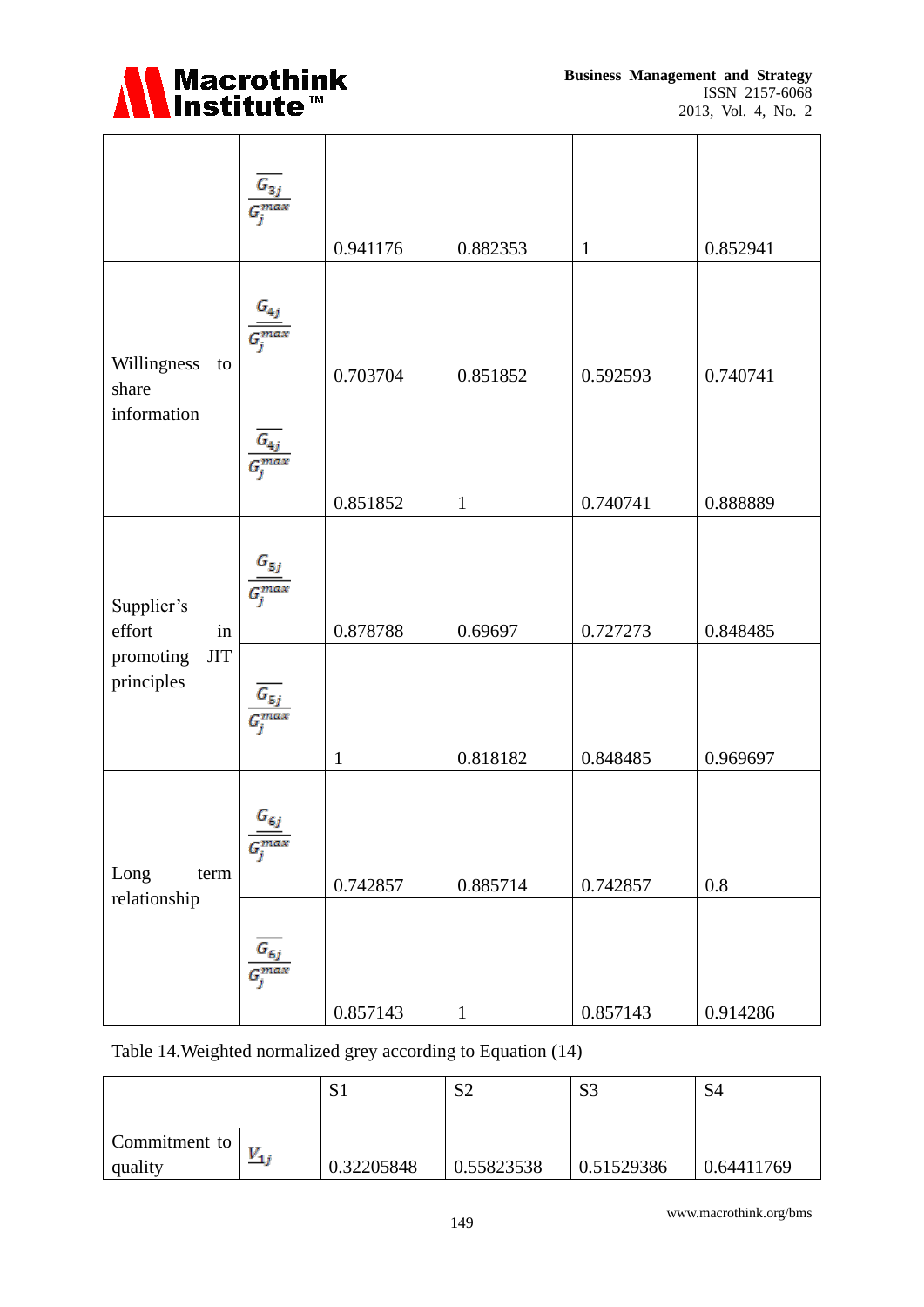

|                                | $\overline{V}_{1j}$         | 0.49176512 | 0.77647064 | 0.72470552 | 0.88       |
|--------------------------------|-----------------------------|------------|------------|------------|------------|
|                                | $V_{2j}$                    | 0.51882327 | 0.44470566 | 0.55588239 | 0.44470566 |
| Communication<br>openness      | $\overline{v}_{2i}$         |            |            |            |            |
|                                |                             | 0.78117608 | 0.68352907 | 0.83       | 0.68352907 |
| Reciprocal                     | $V_{3j}$                    | 0.4941174  | 0.4588236  | 0.5294118  | 0.4411764  |
| arrangement                    | $\overline{v}_{3j}$         |            |            |            |            |
|                                |                             | 0.8470584  | 0.7941177  | 0.9        | 0.7676469  |
| Willingness<br>to              | $V_{4j}$                    | 0.4574076  | 0.5537038  | 0.38518545 | 0.48148165 |
| share<br>information           | $\overline{v}_{4j}$         |            |            |            |            |
|                                |                             | 0.7240742  | 0.85       | 0.62962985 | 0.75555565 |
| Supplier's<br>effort<br>in     | $V_{5j}$                    | 0.659091   | 0.5227275  | 0.54545475 | 0.63636375 |
| JIT<br>promoting<br>principles | $\overline{V}_{5j}$         |            |            |            |            |
|                                |                             | 0.95       | 0.7772729  | 0.80606075 | 0.92121215 |
| Long<br>term                   | $V_{6j}$                    | 0.48285705 | 0.5757141  | 0.48285705 | 0.52       |
| relationship                   | $\overline{v}_{\epsilon_j}$ | 0.72857155 | 0.85       | 0.72857155 | 0.7771431  |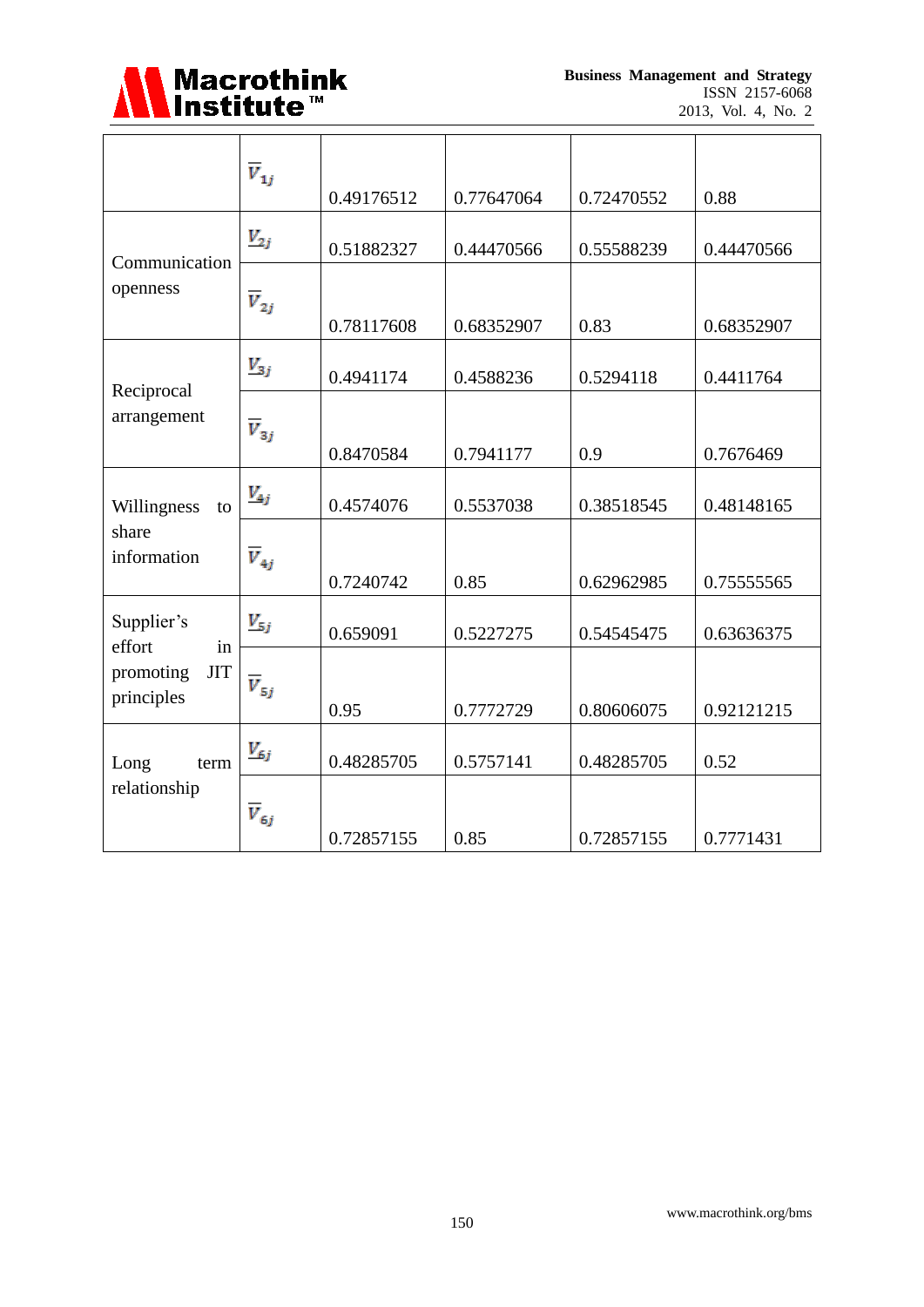

|  |  | Table 15. $S^{max}$ for alternatives according to Equation (15) |  |  |  |
|--|--|-----------------------------------------------------------------|--|--|--|
|--|--|-----------------------------------------------------------------|--|--|--|

| Criteria                   | ·max       |  |
|----------------------------|------------|--|
|                            | 0.64411769 |  |
| Commitment to quality      | 0.88       |  |
|                            | 0.55588239 |  |
| Communication openness     | 0.83       |  |
|                            | 0.5294118  |  |
| Reciprocal arrangement     | 0.9        |  |
| Willingness<br>share<br>to | 0.5537038  |  |
| information                | 0.85       |  |
| Supplier's<br>effort<br>in | 0.659091   |  |
| promoting JIT principles   | 0.95       |  |
|                            | 0.5757141  |  |
| Long term relationship     | 0.85       |  |

Grey possibility degree according to Equation (16):

 $P(S_1 \leq SNAX) = 0.64467$ 

 $P(S_2 \leq = \text{SMAX}) = 0.67407$ 

 $P (S_3 < = SMAX) = 0.68636$ 

 $P(S_4 < = SMAX) = 0.62019$ 

For which normalization is done according Table 16.

|  | Table 16. Grey possibility degree normalized table. |
|--|-----------------------------------------------------|
|--|-----------------------------------------------------|

| s,              | 0.64467 |          |
|-----------------|---------|----------|
|                 |         | 0.245561 |
| $S^{}_{2}$      | 0.67407 |          |
|                 |         | 0.25676  |
| $S_{3}$         | 0.68636 |          |
|                 |         | 0.261442 |
| $\mathcal{S}_4$ | 0.62019 |          |
|                 |         | 0.236237 |
| <b>SUM</b>      | 2.62529 |          |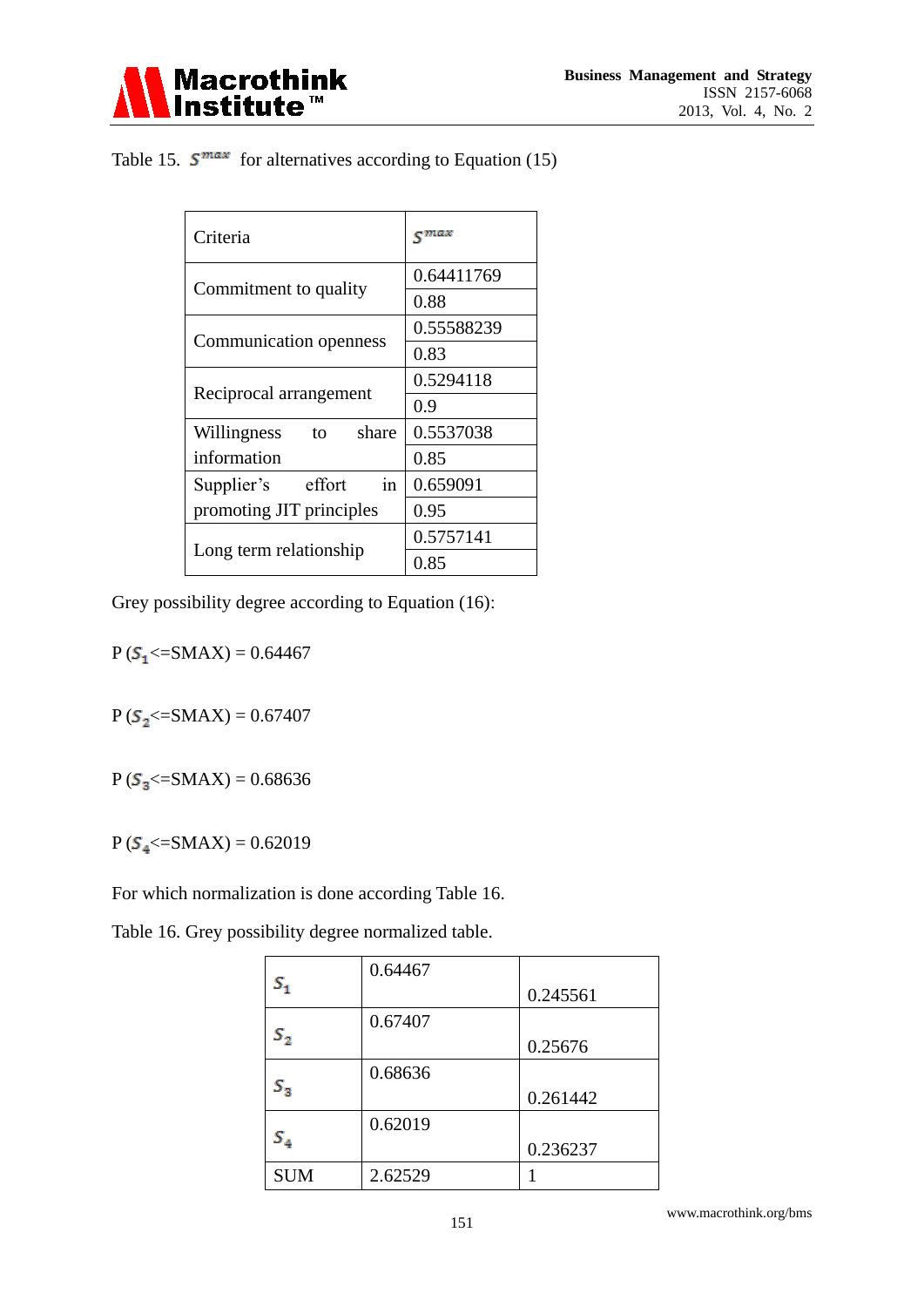

Assuming consideration of keeping the scores of the third and second periods stable, we will have (scores for each period may be different in case required). (According to Equation (18))

0.245561  $S_{12}$  +0.25676  $S_{22}$  +0.261442  $S_{32}$  +d<sub>2</sub> - d<sub>2</sub> = 0.76376

0.245561  $S_{13}+0.25676 S_{23}+0.261442 S_{33}+0.236237 S_{43}+d_3^- - d_3^- =1.$ 

The limitation of the number of suppliers in the third and second period based on the Equation (24):

 $S_{12}$  +  $S_{22}$  +  $S_{32}$   $\leq$  2

 $S_{13} + S_{23} + S_{33} + S_{43} \leq 3.$ 

The limitation of the required amount based on the Equation (22) and Table 9 and 10:

$$
X_{12} + X_{22} + X_{32} = 150
$$

 $X_{13} + X_{23} + X_{33} + X_{43} = 150$ 

According to Equation (20) it will be as the following (the least budget):

 $15X_{12}+20X_{22}+20X_{32}+20X_{13}+20X_{23}+20X_{33}+20X_{43}+e^- - e^+ = 0$ .

Capacity limitation based on the Equation (23):

$$
10 \leq X_{ij} \leq 100
$$

And goals function according to Equation (25):

 $Min(a_1z_1 + a_2z_2) = Min(a_1(d_1^+ + d_2^+) + a_2e^+)$ 

Ultimately, resolving the model using WINQSB Software will be in accordance with Table 17.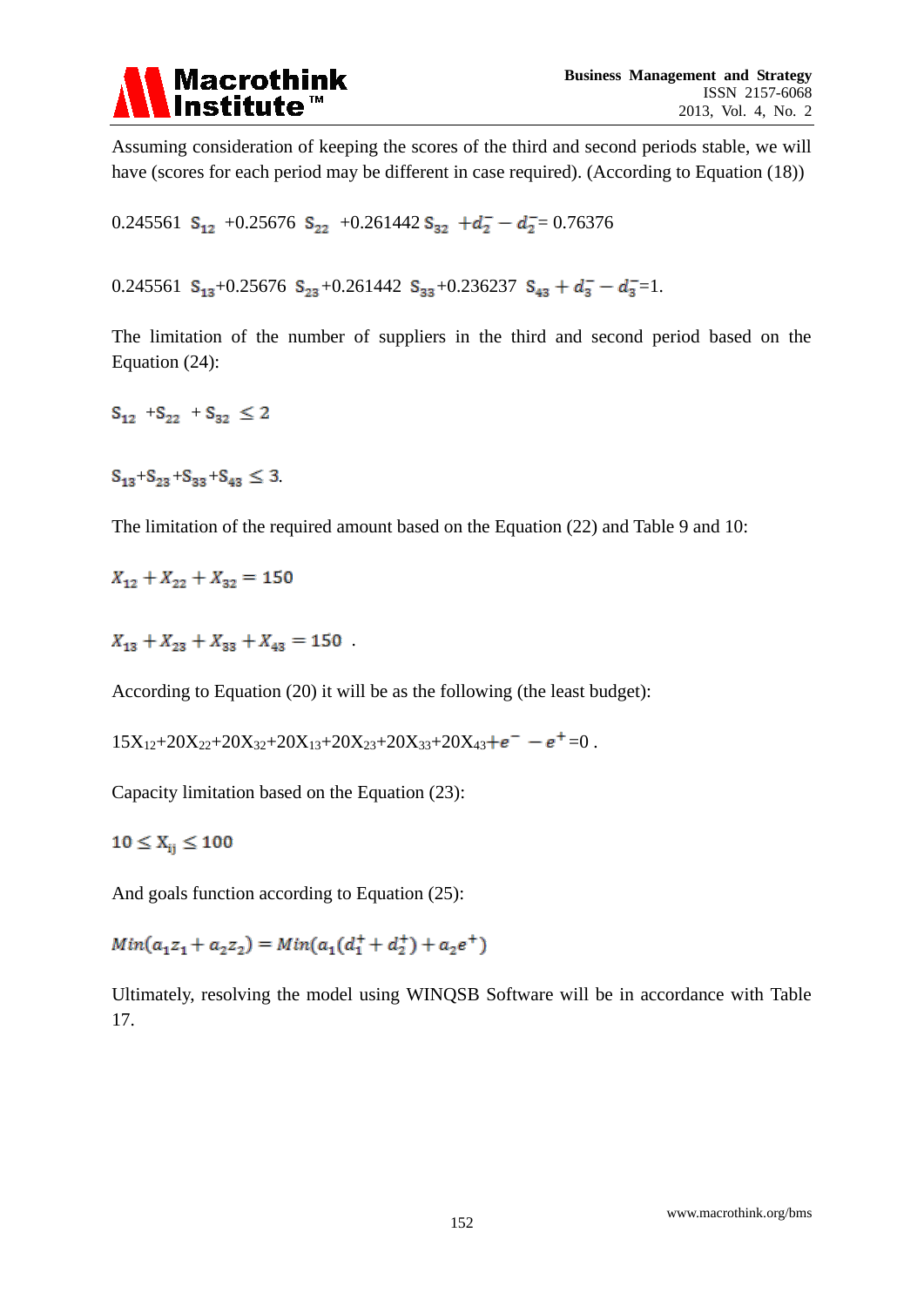

| Periods | suppliers | Ordered quantity |
|---------|-----------|------------------|
|         |           | 100              |
|         |           | 50               |
| ╭       |           | 100              |
|         |           |                  |
|         |           |                  |

Table 17. The result of planning and supplier selection

That ultimately, the least sum of costs for the periods 2 and 3 equals 5500 currency.

With respect to the derived result, it is obvious that in the second period, two suppliers are selected at most. In terms of cost, suppliers 1 and 2 may be selected respectively; in the third period, suppliers 4, 1 and 2 have the same conditions in terms of cost, in which items are selected according to the weights pertinent to the least function.

The final responses for the second and third periods were made available to commercial and procurement managers, and the mentioned individuals approved majority of the responses. Needless to mention that, since the designed model is in fact responsible for simulation of the current situation and according to the defined logical relationship, system's optimization is done. In other cases, acceptable responses may be also presented.

#### **5. Conclusions**

Despite numerous models of selecting suppliers proposed in the supply chain, a few could be adapted in real conditions. Therefore, the presented article attempts to introduce a model to consider all quality and quantity criteria and respective constraints. In this article, by using the grey theory and linguistics variables, quality criteria were converted to quantity equations. One of the biggest advantages of the grey theory is converting human judgments, particularly managers' experiences, and utilizing them in scoring the criteria and suppliers' alternatives and this was one of the items that were welcomed by the senior managers in the case study. This model was utilized in a big automotive company, which deals with many suppliers and supplying items and could prove efficiency and effectiveness as well as boosting the speed of decision-making. In addition, as it was observed, the process of selecting the suppliers is a dynamic one (as opposed to the previous models which would statically choose only one supplier for all the periods), in a way that this model is able to assess suppliers for different conditions in each period. As it is obvious from the adaptation of the model in the last sections, in addition to selecting suppliers, the model evaluates the purchase plan and works it out in every period.

With respect to future studies, it is suggested that the model's capability be improved through integration and combination with other techniques for flexibility in real-world environments.

#### **Acknowledgement**

The authors would like to thank the anonymous reviewers and the editor for their insightful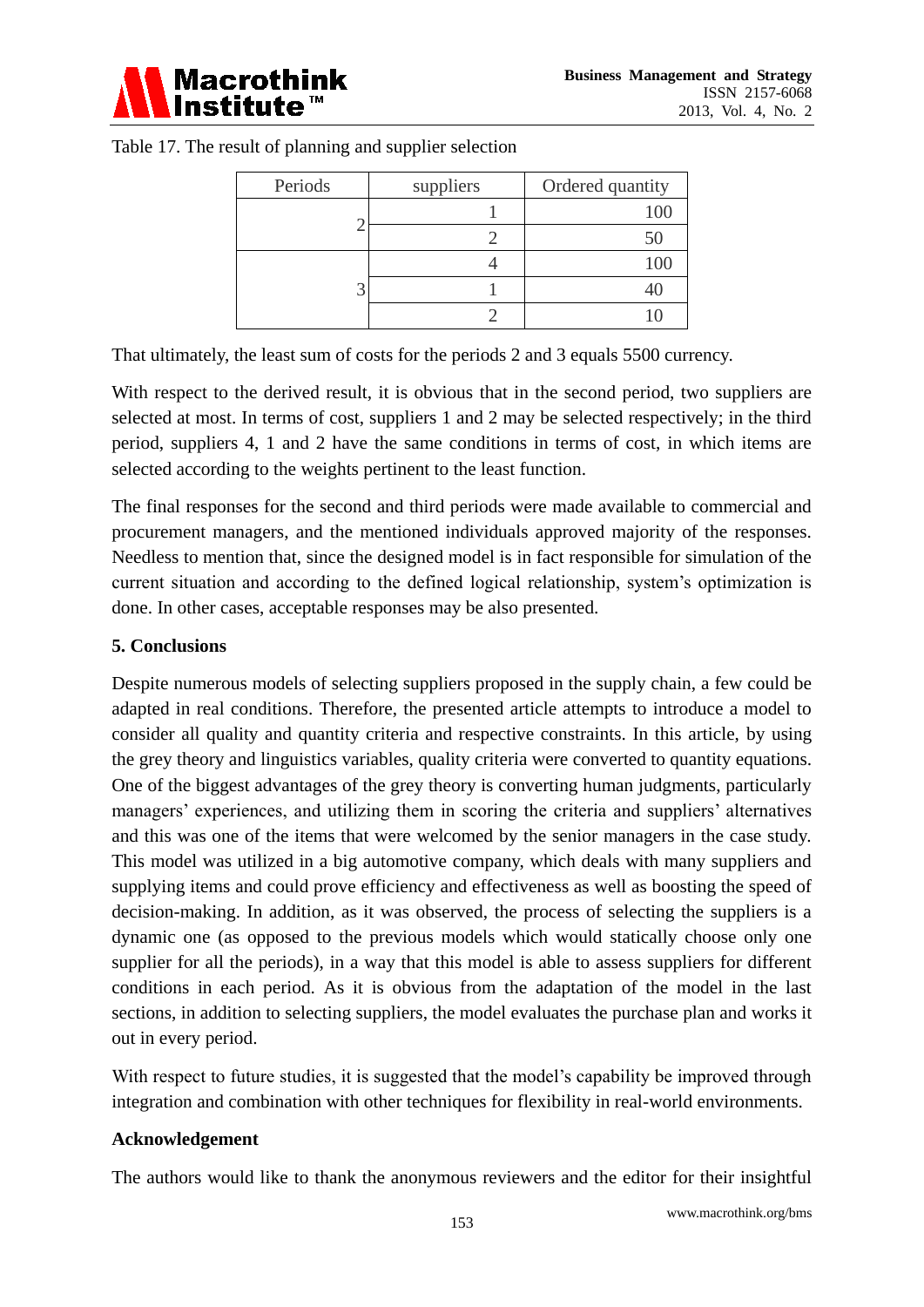

comments and suggestions also appreciate of managing director ZAMYAD Company (Mr. Hamidi).

#### **References**

Chai, J., Liu, J. N., & Ngai, E. W. (2012). Application of decision-making techniques in supplier selection: A systematic. *Expert Systems with Applications, 40*(10), 3872-3885. http://dx.doi.org/10.1016/j.eswa.2012.12.040

Choi, J., Bai, S. X., Geunes, J., & Romeijn, E. H. (2007). Manufacturing delivery performance for supply chain management. *Mathematical and Computer Modelling , 45*(1-2), 11-20. http://dx.doi.org/10.1016/j.mcm.2005.07.008

Deng, J. (1989). Introduction to Grey System Theory. *The Journal Of Gery System, 1*(1), 1-24.

Díaz-Madroñero, M., Peidro, D., & Vasant, P. (2010). Vendor selection problem by using an interactive fuzzy multi-objective approach with modified S-curve membership functions. *Computers & Mathematics with Applications, 60*(4), 1038-1048. <http://dx.doi.org/10.1016/j.camwa.2010.03.060>

Dickson, G. W. (1966). An Analysis of Vendor Selection Systems and Decisions. *International Journal of Purchasing and Materials Management, 2*(1), 5.

Feng, B., Fan, Z. P., & Li, Y. (2011). A decision method for supplier selection in multi-service outsourcing. *International journal of production economics, 132*(2), 240-251. <http://dx.doi.org/10.1016/j.ijpe.2011.04.014>

Golmohammadi, D., & Mellat-Parast, M. (2012). Developing a grey-based decision-making model for supplier selection. *International Journal of Production Economics, 137*(2), 191-200. <http://dx.doi.org/10.1016/j.ijpe.2012.01.025>

Haa, S. H., & Krishnanb, R. (2008). A hybrid approach to supplier selection for the maintenance of a competitive supply chain. *Expert Systems with Applications, 34*(2), 1303–1311. <http://dx.doi.org/10.1016/j.eswa.2006.12.008>

He, S., Chaudhry, S. S., & Lei, Z. (2009). Stochastic vendor selection problem: chance-constrained model and genetic algorithms. *Annals of Operations Research, 168*, 169-179.

Heizer, J., & Render, B. (2001). *Principles of operations management.* Upper Saddle River, N.J Prentice Hall.

Ho, W., Xu, X., & Dey, P. K. (2010). Multi-criteria decision making approaches for supplier evaluation and selection: A literature review. *European Journal of Operational Research, 202*(1), 16-24. <http://dx.doi.org/10.1016/j.ejor.2009.05.009>